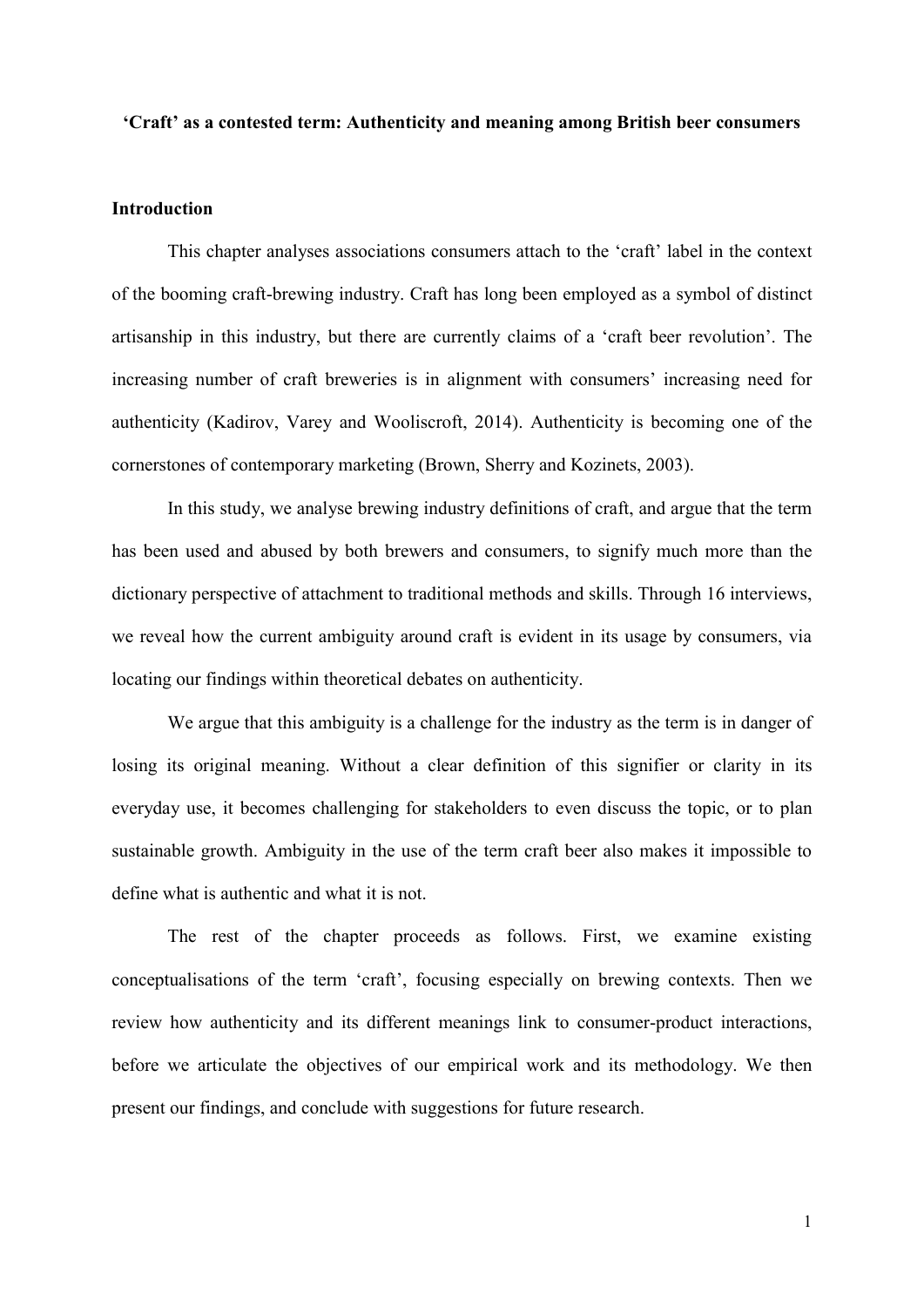#### *'Craft' and 'craft beer': diversity and ambiguity in production and consumption*

The terms 'craft' and 'craft beer' have witnessed growing interest recently from the academic community as well as practitioners and policy-makers. This can be attributed to the increasing number of products claiming to be 'craft', as well as to craft products becoming trendy lifestyle choices (Gust, 2016). In marketing, craftship<sup>1</sup> is also connected to luxury brands and products in consumer minds (Tynan et al., 2010), making it a valuable branding tool for many companies (Robinson, 2017). However, consumer interpretations of the term, especially in relation to brewing, have been neglected. Industry definitions of craft (and craft beer) are also unclear (Pöllänen, 2013). This lack of clarity creates risks for the sector's identity and quality standards. To achieve a better understanding, we turn first to scholarly understanding of the term 'craft, the focus of which is divided between perspectives of makers/producers and of consumers; we review these separately below.

The official definition by the Oxford English Dictionary (2017a) adopts a producerfocused view, defining 'craft' as *"an activity involving skill in making things by hand"*. This aligns with Hanks's (1979) definition of craft as to *"make or fashion with skill, especially by hand*<sup>"</sup>. Campbell (2005) considers the term 'handicraft', of which 'craft' is a shortened version, as something that is produced 'by hand' or 'by foot' and is directly under the control of the worker. In this context, 'craft' is connected to an activity in which a product is designed and made by someone who *"invests his or her personality or self into the object produced"* (p. 27).

Research has examined handcrafters' motivations (Johnson and Wilson, 2005), meanings of craft as experienced by home-based craftspeople (Mason, 2005), makers' description of craft as an occupation (Pöllänen, 2013, Dickie 2003), and the significant intrinsic values which drive them (Thurnell-Read, 2014). All of these studies focus on the

**.** 

<sup>1</sup> We consciously use the term 'craftship' and 'workship' in lieu of the more gendered terms 'craftmanship' and 'workmanship'.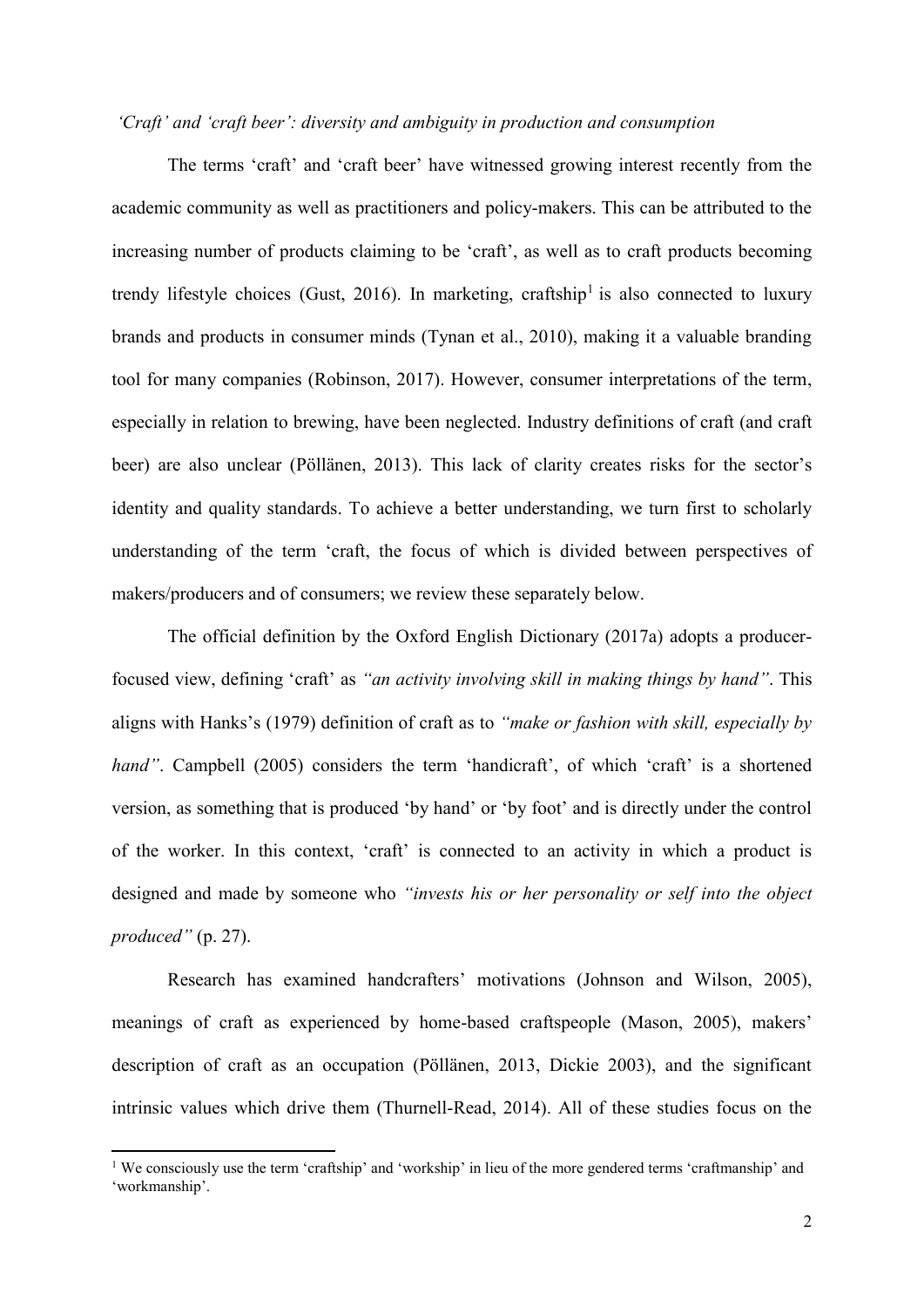effects crafting has on the producers, starting from the position that crafting as a process allows makers to develop their personal identity (Johnson and Wilson, 2005; Pöllänen 2013). Overall, this body of work concludes that products made by craftspeople are made with love and are personalized by the makers' personal history (Mason, 2005).

Within these production-focused perspectives on the term 'craft', we observe disparities in its conceptualisation, as its meaning seems to be context-dependent. Similar ambiguities to those manifest in the craft beer industry are evident elsewhere. Craft souvenir makers have also had difficulties in finding a working definition (Peach, 2007). In Scotland, the craft community has expressed concerns that the quality of product and design integrity may be reduced as demand from tourists increase (Peach, 2007). Craft souvenirs are defined as locally produced, made by hand, and more expensive than mass-produced souvenir goods. However, mass tourism shapes the craft industry as the craftspeople orient production more towards volume, rather than quality or artistic experimentation (Peach, 2007).

The aforementioned diversities and ambiguities associated with the term 'craft' are not surprising and we immediately see space for multiple interpretations. What exactly is the 'amount' of skill? How much needs to be done 'by hand' to be counted as craft? Most importantly for the context of this study, when we look at the Oxford Dictionary definition of a 'craft beer' as *"a beer made in traditional or non-mechanized way by a small brewery"* (The Oxford English Dictionary, 2017b), confusion still remains. How 'small' must the brewery be, and in what ways exactly (brew strength, number of employees, turnover, etc.)?

This lack of clarity is evident in scholarly work and in definitions provided by industry representatives such as producers and policy/support bodies. In brewing, size seems to be a key point of conflict. In March 2014, BrewDog, one of the biggest players in the craft beer movement, proposed a definition that focused on four categories: authenticity, honesty, independence, and commitment. BrewDog excluded size and type of production specifically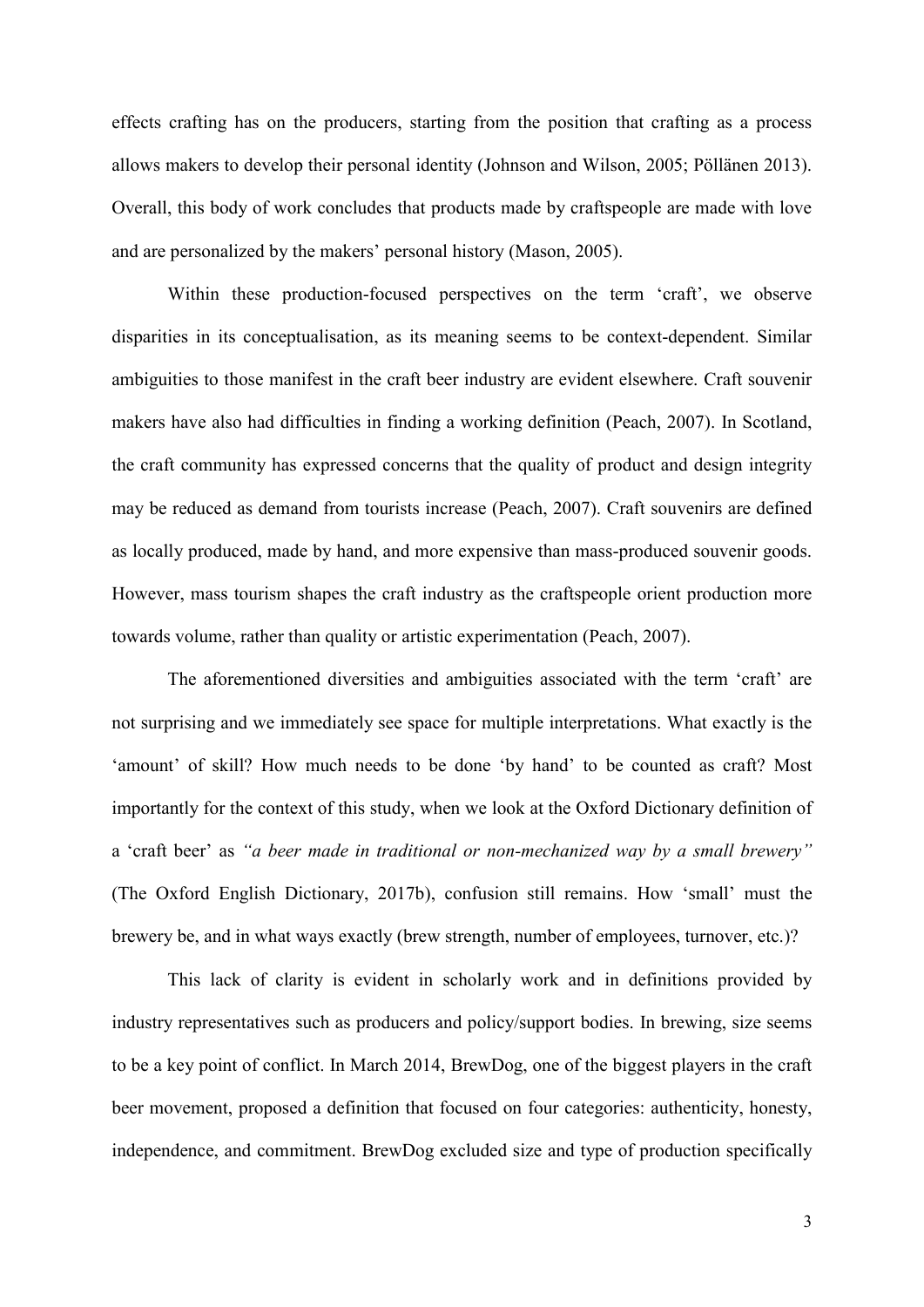so they would be included in their definition of a craft brewery (BrewDog, 2014), and unsuccessfully presented the definition at the Annual General Meeting of the Society of Independent Brewers (SIBA). In August 2016 SIBA also launched a new accreditation scheme to claim back the meaning of craft and offer a "stamp of approval" to independent British breweries with a capacity requirement of less than 200,000 hectolitres annually that abide to SIBA's Manual of Good Brewing Practice (Woolfson, 2016).

Industry definitions therefore seem to highlight that a craft brewery should be four things: 1. a certain size, 2. authentic - demonstrated for example through use of high quality ingredients, 3. honest - ingredients and origin need to be listed on the labels, and 4. independent and committed to craft, in that at least 90% of production must be craft beer. However, there is not a consensus that satisfies all parties. In addition, such producer-focused conceptualisations of craft ignore consumer interpretations. For that reason, we now turn to interpretations of 'craft' and 'craft beer' from a consumption-focused perspective.

In consumption, craft activity is considered as something to which a *consumer* brings skill, passion and judgement. Craft consumers are motivated by a desire for self-expression (Campbell, 2005), and have a specific profile and attributes (Hu and Yu, 2007). Hu and Yu (2007) identified three segments of craft consumers, differing from each other based on perceptions of the importance of craftwork, sensuous appreciation, cultural linkage, and ease of handling. The three segments are shopping enthusiasts, shopping lovers, and indifferent shoppers, and it was shown that the craft shopper or craft consumer segment is heterogeneous, with people interested in different dimensions of craft consumption.

Numerous studies have examined the craft beer consumer, with particular focus on three research areas: 1) choices between craft and commercial/industrial beers (Aquilani et al., 2015), 2) situational appropriateness and product familiarity (Giacalone et al., 2015), and 3) habits, attitudes and motives (Gomez-Corona et al., 2016). The constant comparison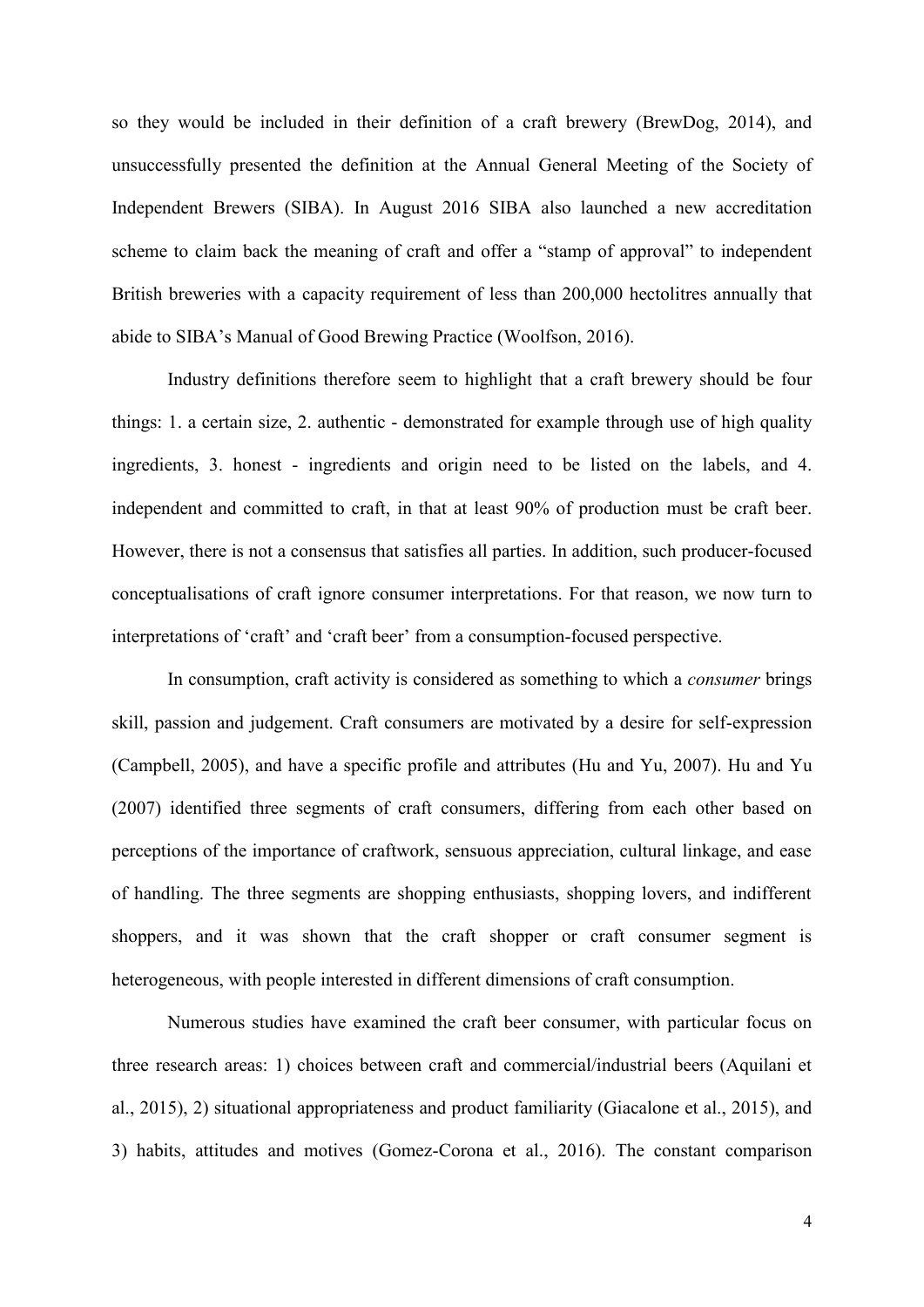between craft and industrial beer permeates discourses around craft beer consumption. Donadini and Porretta (2017) report on an extensive study of craft beer in contrast to industrial beer. Similarly, Gómez-Corona et al., (2016a, 2016b) identified three clusters of consumers based on a number of dimensions, with one extreme being 'industrial beer consumers' and the other 'craft beer consumers'.

This body of work suggests that we should have a very clear understanding of what craft beer is and what industrial beer is, yet existing research fails to account for the exact meanings and interpretations that consumers attach to the term 'craft'. Indeed, research commissioned by SIBA presents some interesting findings (SIBA Admin, 2016): i) approximately 46% of beer consumers expect craft beer to be made by small or microbreweries, hence size appears as a crucial dimension of craft beer for only half of respondents; ii) only 14% of consumers expect craft to be produced locally; iii) 10% of them are not certain about the actual meaning of the term. Therefore, consumers' interpretations of craft in relation to brewing products lack clarity in similar ways to the lack of consensus amongst industry representatives.

In this study, we account for those multiple interpretations by adopting a consumer culture theory perspective, through which craft consumption is viewed under the lens of consumers' search for authenticity. Authenticity is rarely adopted as an empirical perspective on craft consumption, yet it can provide a valuable perspective from which to examine consumer-based discourses and interpretations of 'craft' activities (Campbell, 2005).

#### *Authenticity*

Authenticity has received significant multidisciplinary attention (Grayson and Martinec, 2004). There may be as many definitions as those who write about it (Taylor,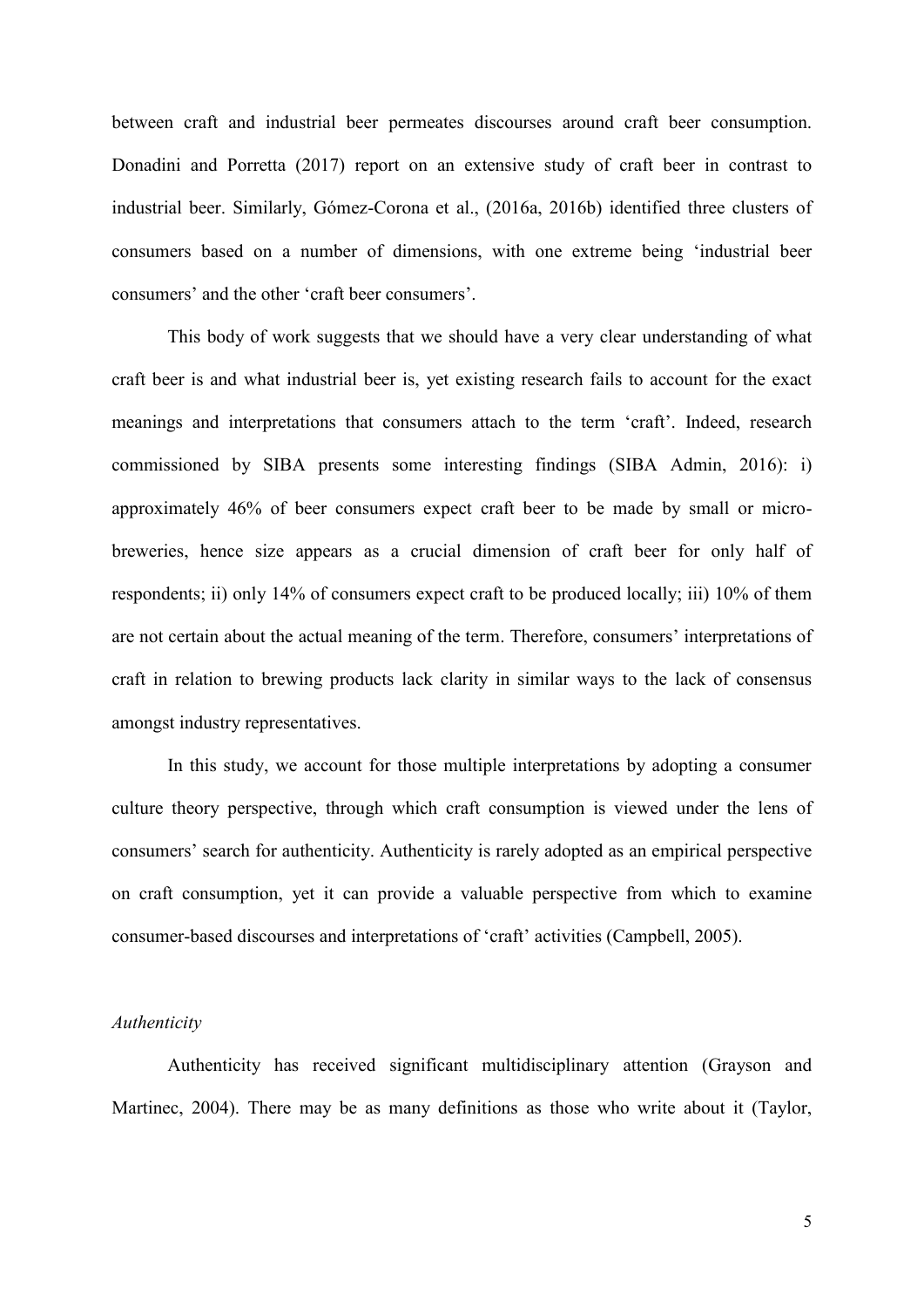2001). This suggests it is best treated as a social construct, something observed rather than a property inherent in an object, person, or experience (Beverland and Farrelly, 2010).

Authenticity and consumption are closely linked (Beverland and Farrelly, 2010), as consumers actively seek authentic persons, products, brands, places, businesses, and experiences (Kadirov, Varey and Wooliscroft, 2014) to construct meaning (Emmons, 2005). Postmodern market characteristics such as globalisation, hyperreality and deterritorialisation (Arnould and Price, 2000) together with standardisation and homogenisation in the marketplace (Thompson, Rindfleisch and Arsel, 2006) are key factors increasing consumers' interest in, and needs for, authenticity.

Wang (1999) distinguishes between two kinds of authenticity: the authenticity of objects and existential authenticity. Existential authenticity is activity-based, both intrapersonal and interpersonal. As an observed rather than inherent property, the authenticity of a concept, product, service, or experience lies in the minds of consumers and is not something that producers can build into it. Thus, while a craft worker is someone who designs the products, selects the production materials, and personally makes the object (Campbell, 2005), authenticity is also dependent on the goals of the consumer (Beverland and Farrelly, 2010).

What makes authenticity so crucial in consumption settings is that consumers' perceptions of authenticity in a product or experience can influence loyalty (Kolar and Zabkar, 2010), thus providing important incentives to makers to associate their offerings with it. In addition, Lu et al. (2015) demonstrated that consumers' perceptions of authenticity of ethnic restaurant brands is a critical determinant of brand equity, which in turn has a significant impact on consumers' brand choice intentions.

As a result, managers constantly seek to manipulate brands to appear more authentic and respond to consumers' expectations of authenticity (Kadirov et al., 2014). However, marketers should perhaps not focus on how to manipulate products and brands, but instead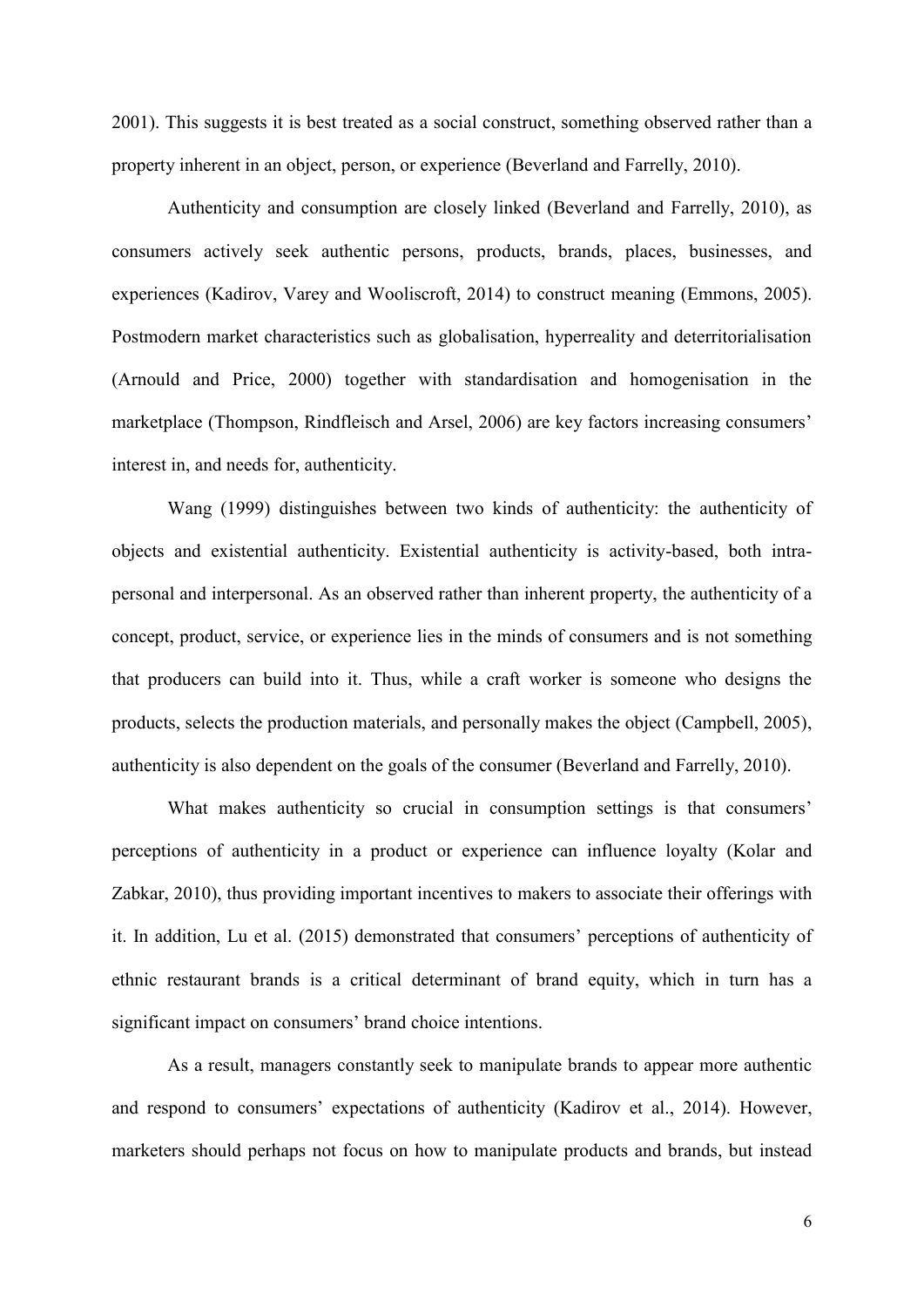*"respond to citizens' quest for authenticity in the marketplace by a means of constructing authentic existence and practices"* (Kadirov et al., 2014, pp. 73). Typical in this search for authenticity is consumers' quest to find something genuine, real and true (Beverland and Farrelly, 2010; Arnould and Price, 2000; Thompson et al., 2006), suggesting this is where issues with the nature of authenticity, or defining what authentic is, lie. As Beverland and Farrelly (2010, p. 853) eloquently state: *"authenticity is impossible where common standards for what is real or fake are lacking"*.

In consumer culture theory, Campbell (2005) connects the search for authenticity to the craft consumer by proposing that craft consumption is regarded as a means of selfexpression and authenticity in a world dominated by commodification and marketisation. For instance, uniqueness, workship, aesthetic and use, cultural and historical integrity, as well as the characteristics of the craftsperson and the shopping experience associated with craft souvenirs, are contributing factors to its authenticity (Littrell et al., 1993). Cohen (1988) nuances this, summarising three core viewpoints of the meaning of 'authentic' culture in tourism: commoditization, staged authenticity and authentic experience, concluding that commoditization is not the end of an authentic experience. The tourism literature suggests that consumers do not seek in-depth knowledge and that a few core traits which are perceived to be authentic could be sufficient (Cohen, 1988). Thus, we can conclude that we need to understand the elements that make craft beer authentic, especially the core ones.

In line with the above literature on authenticity and its relation to craft consumption, we can make some interesting observations about the term 'craft' in the brewing industry, and about the value of using authenticity perspectives to understand consumer interpretations of 'craft' beer. First, as craft breweries are predominantly locally-based businesses that mainly cater for their relatively confined regional markets and raise sentiments of local pride, it is natural that they (and their products) are regarded by consumers as opposing forces to a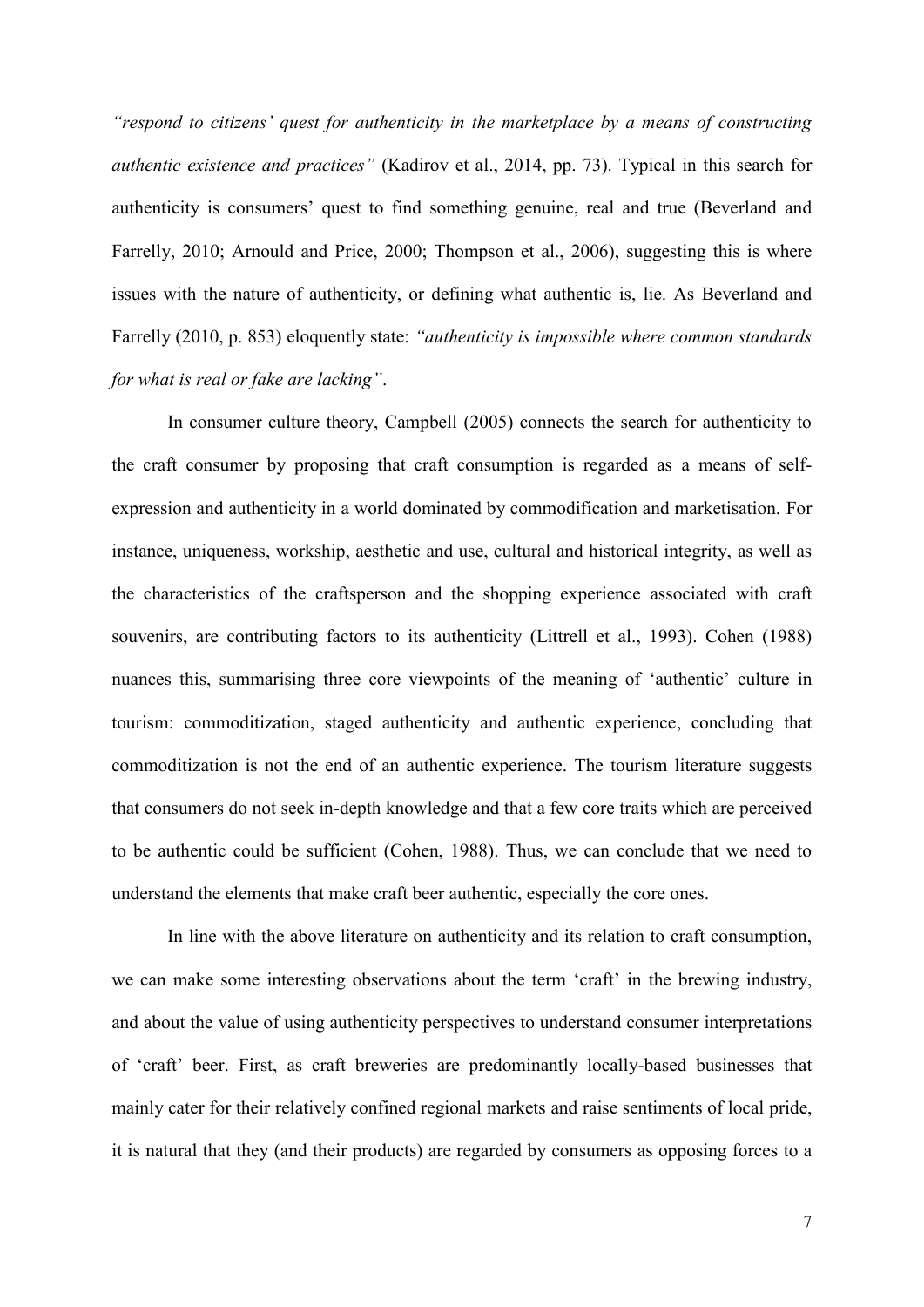globalising world. This places craft breweries very clearly within the authenticity debate (Campbell, 2005). Second, craft breweries are often differentiated from larger, multinational beer producers in terms of the culture of production and customers. Yet in recent years we observe a rising number of larger breweries tapping into the craft beer market via takeover of craft breweries or via developing their own 'craft' beers. This further challenges the notion of authenticity, and what is meant when academics, practitioners, and consumers refer to 'authentic' craft beer products and experiences.

In sum, then, we have argued that there is a lack of a broadly accepted definition of those terms, but that the most crucial matter is the neglect of consumers' interpretations, which could inform further the ways employed to communicate about those products and experiences. This lack of understanding is significant for both academics and practitioners. The next section outlines the aims of this study, and its theoretical and practical value.

#### **Purpose and Value of the Study**

Given the little in-depth information in existing literature regarding consumers' perceptions of the term 'craft' when it relates to beer products and experiences, and the value consumers attach to this signalling term, the current study seeks to explore consumers' interpretations of the term 'craft' in relation to beer products and experiences via adopting authenticity as its theoretical lens. We argue that this perspective can uniquely inform discourses on craft (beer) consumption, as it can lead to further understanding of what 'authentic' craft beer experiences are and how they are represented in consumers' minds.

Conceptually, this research provides unique in-depth insight into consumers' interpretations of the term 'craft' in relation to craft beer products and experiences, by exploring how perceptions might differ for different groups of consumers, as recommended by previous literature (Ihatsu, 2002). In particular, we capture diverse connotations associated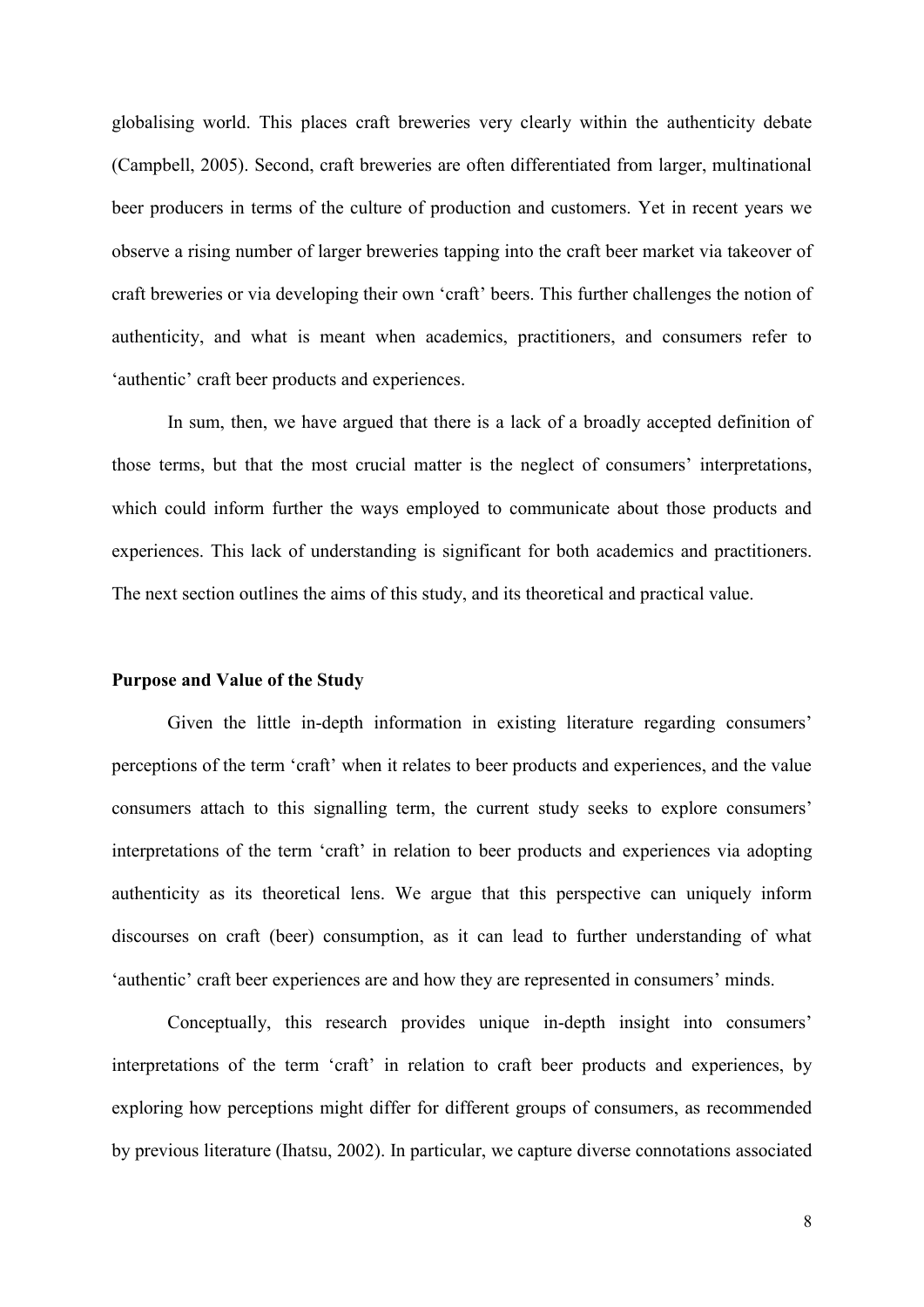with 'authentic craft experiences' by consumers of different age and gender groups, as well as of varying levels of self-acclaimed beer knowledge. This is significant in enriching broader scholarly understanding of the term 'craft', and in clarifying the relative importance of perceived attributes of craft beer in consumers' minds.

Practically, we provide insight to practitioners, industry associations and policy/support bodies with regards to consumers' interpretations of the term 'craft', and what they perceive to be authentic craft experiences in relation to brewing products. This is crucial given that existing efforts to define those terms have been constrained to debates within the supply side. In this phase, where the craft beer industry is booming, ensuring that all key stakeholders' perspectives are accounted for is vital in order to reach a joint understanding of those terms, and most importantly, to establish and maintain quality standards.

### **Methodology**

We adopt a subjectivist perspective, in that reality is effectively created by social actors, actions and perceptions [\(Ortner, 1984;](#page-25-0) [Geertz, 1983;](#page-23-0) [Von Krogh and Roos, 1995\)](#page-27-0). Meaning is created through the interaction of social actors, which is the result of adjustment to the unique external environment and to other individuals [\(Arbnor and Bjerke, 2008;](#page-22-0) [Earley](#page-23-1)  [and Singh, 1995;](#page-23-1) [Watkins, 2010\)](#page-27-1). We used an inductive approach to develop our analysis, via discovering empirical patterns, themes and categories (Vaismoradi, Turunen, Bondas, 2013).

Face-to-face, semi-structured interviews with 16 consumers were conducted [\(Myers,](#page-25-1)  [2013;](#page-25-1) [Merriam, 2014\)](#page-25-2), as interviews can provide novel insights into a topic compared to quantitative data collection, which was the approach of earlier studies in this area (Gómez-Corona et al., 2016a, 2016b; Donadini and Porretta, 2017). The applied sampling technique here was non-random judgment sampling. More precisely, convenience and snowball sampling approaches were followed, something often used in qualitative research (Pesonen,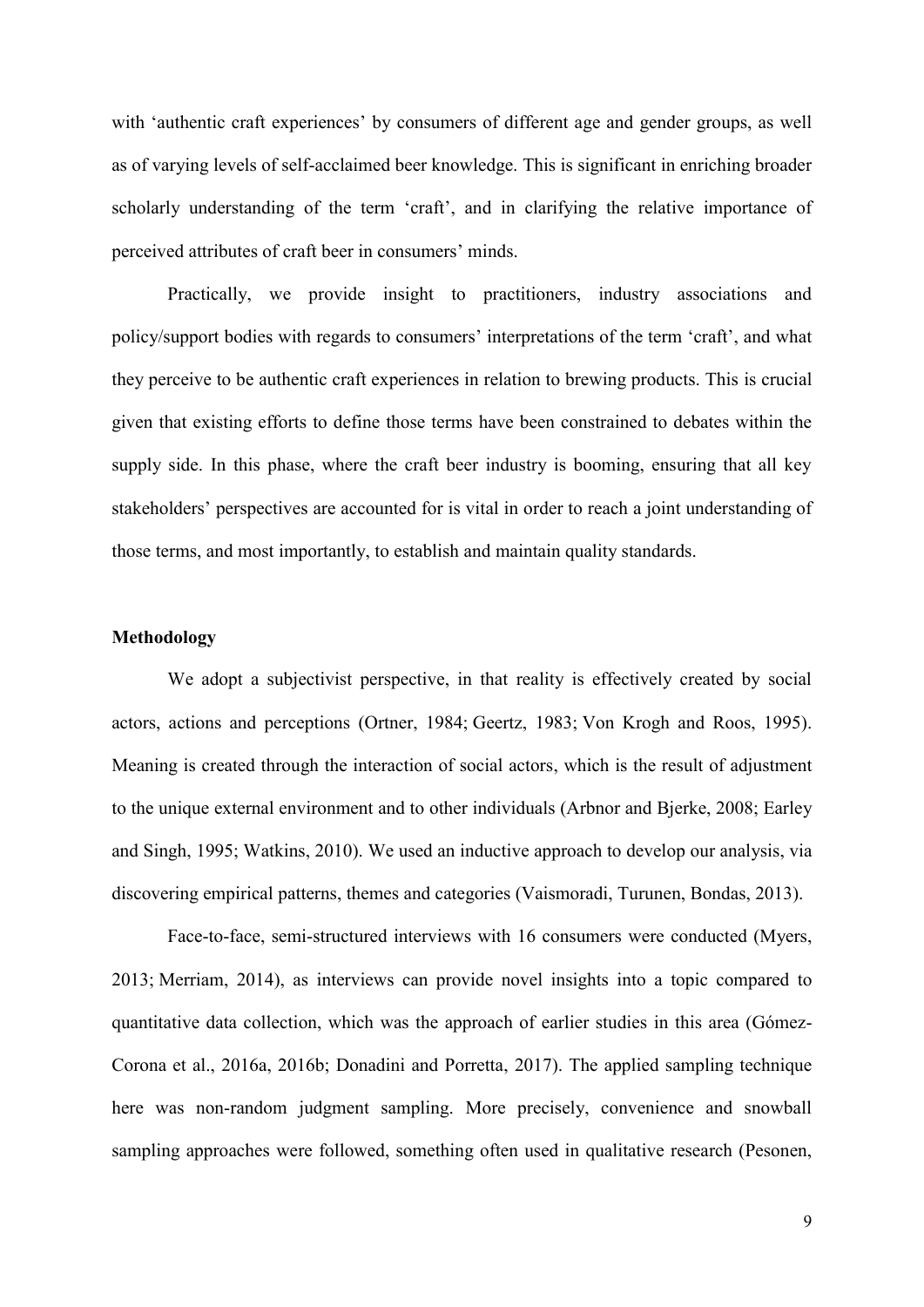Komppula and Riihinen, 2015). It was crucial that the respondents represented different age groups, genders, and varying level of beer knowledge, because it is more important to generate interviewees who represent various voices than achieving a specific sample size (Myers and Newman, 2007). Table 1 presents the profile of the respondents.

Insert Table 1 about here

Data were collected until theoretical saturation was achieved [\(Marshall, 1996\)](#page-25-3). All interviews were recorded and transcribed, and supplemented with researchers' notes. We applied thematic analysis to identify core constancies, meanings, recurring words and themes, according to the stages proposed by Fereday and Muir-Cochrane (2006) (see Figure 1).

### Insert Figure 1 here

In the first stage, a code manual was developed, and codes were written with reference to Boyatzis (1998) as follows: 1) Naming/labelling the code; 2) Defining the theme, 3) Describing how the theme might occur. After developing the initial code book (the first 9 codes in Table 2), those codes were applied to the first set of data from 8 consumers. Then, the same codes were applied to the next 8 interviews. Through this reliability test, the first set of codes were confirmed to apply to the dataset as a whole. However, four additional codes were identified (highlighted as "NEW" in Table 2). Finally, for stages 5 and 6, discussion amongst co-authors helped to combine and re-test the coding.

#### Insert Table 2 about here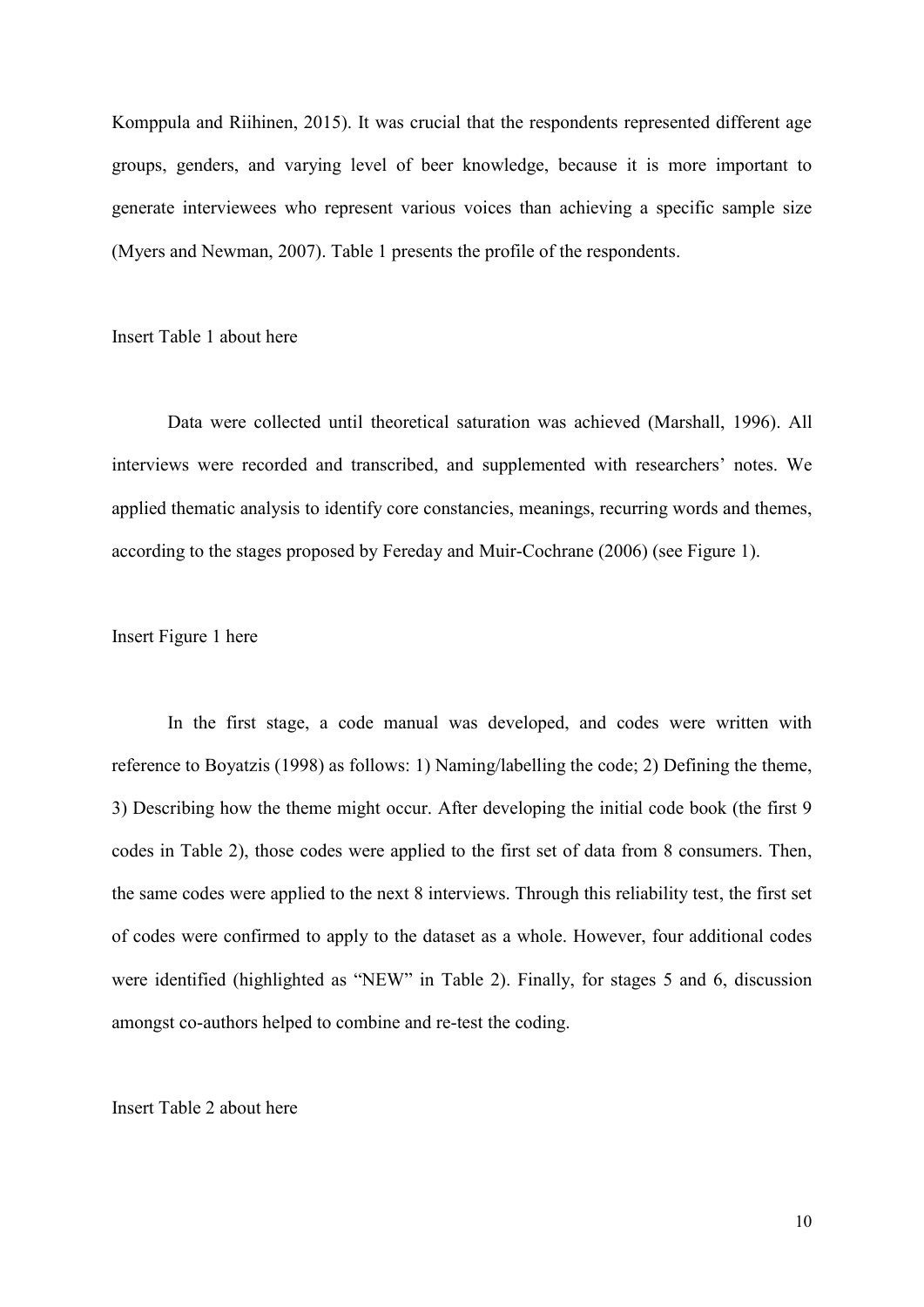#### **Findings and Discussion**

Some of the attributes of what consumers understand by the term 'craft beer' have been previously identified (e.g. the importance of the size of the brewery). Such associations are confirmed in our data. However, these attributes appear to have emerged from comparison of 'craft' beer with beer labelled as 'industrial', and it seems this comparison has acted as a barrier to scholarly research to account for the exact meanings and connotations that consumers attach to the term 'craft'. As our interviews reveal, there are associations that consumers make about 'craft' beer products and experiences that have not been previously identified, such as the importance of variety of beer products. Figure 2 presents an illustrative representation of the different meaning categories which our analysis revealed.

A close observation reveals that there are attributes associated with 'craftiness' in brewing contexts that relate to the producing firm (brewery), the producer (brewer), the method of and approach to production (brewing), and the final product (beer). While this could have been employed as a way to structure the presentation of our findings, we have opted to establish first the ambiguity of the term craft beer as experienced by consumers and subsequently to organise our findings using the prominence of each association as the guiding structure. In this way, our results provide indications about the relative importance of certain attributes of craft beer. The next sections present those findings in more detail.

#### Insert Figure 2 here

#### *Craft beer as an ambiguous, diverse, and abused term*

Our analysis reveals lack of consensus and diversity of views about what 'craft' in relation to brewing products and experiences represents, or should represent, that was materialised independent of, and across, all levels of self-proclaimed knowledge of craft beer.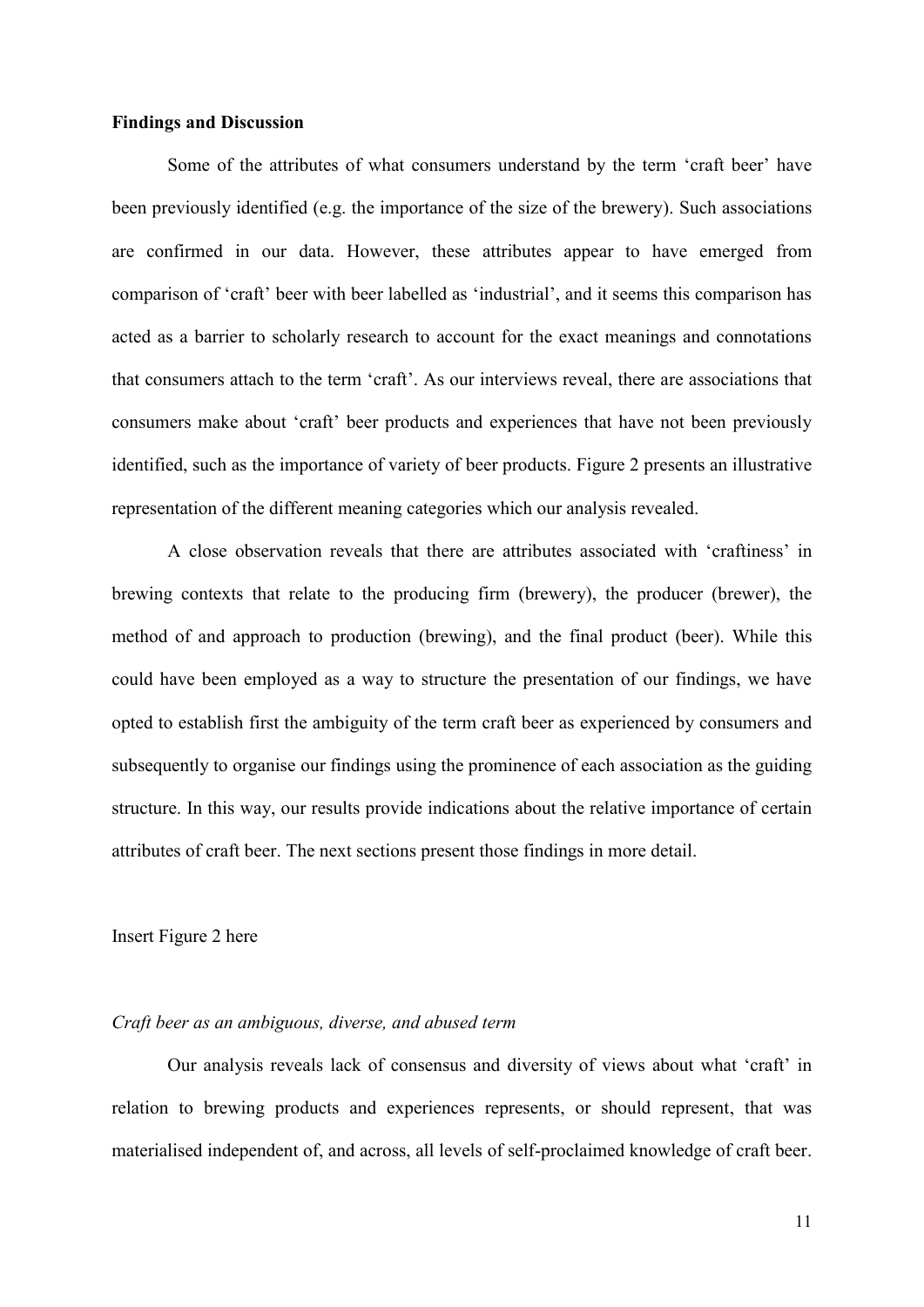This diversity further emphasises that the need to reach a deeper understanding of the term 'craft' in this specific context is imperative, in order to inform the discussion around the development of a definition that will take into account all key stakeholders' perceptions.

Interviewees readily admitted lack of knowledge or understanding about the term, which demonstrates that 'craft' can be attached to any beer products and experiences without clear standards. The majority of our respondents appeared confident that they had great awareness about craft beer as a product category and had quite strong and passionate personal views, both positively- and negatively-inflected. In other words, consumers were either unclear of what the term refers to, or expressed very strong and diverse opinions about what it entails. This mix of ambiguity and diversity highlights the blurred boundaries around the term 'craft', and jeopardises the industry's ability to safeguard quality and continue legitimising premium prices for craft beer consumption in the long term.

However, while most consumers have strong (albeit different) views about what the term should represent, that does not preclude them from recognising that the term has been abused, with many considering that we will perhaps never reach a common understanding of

it:

*"The most misused and misunderstood term in the whole beer industry. It is generally used to mean keg but to me it should not mean keg, it should be about the way it is produced, but it is never going to be defined like that because the multinationals have taken on craft as a term… it is never going to be defined. So, I find it is a marketing ploy and nothing more."* (C5)

*"But that* [the term craft] *has been hijacked by bigger producers who are saying they are producing craft although they producing beer left right and centre. It's been replacing the authentic breweries. I am still falling back to it and I am still drawn to it but you are wearier of it, falling victim to it. You might be 'yea ah right I take that away' but then you find out that it's made by a big brewery."* (C1)

Most illustrative of the ambiguity of the term is that, even in those passionate statements where consumers agreed on the term 'craft beer' being hijacked or abused, there are still multiple connotations assigned to it. Craft was associated to the style of beer or the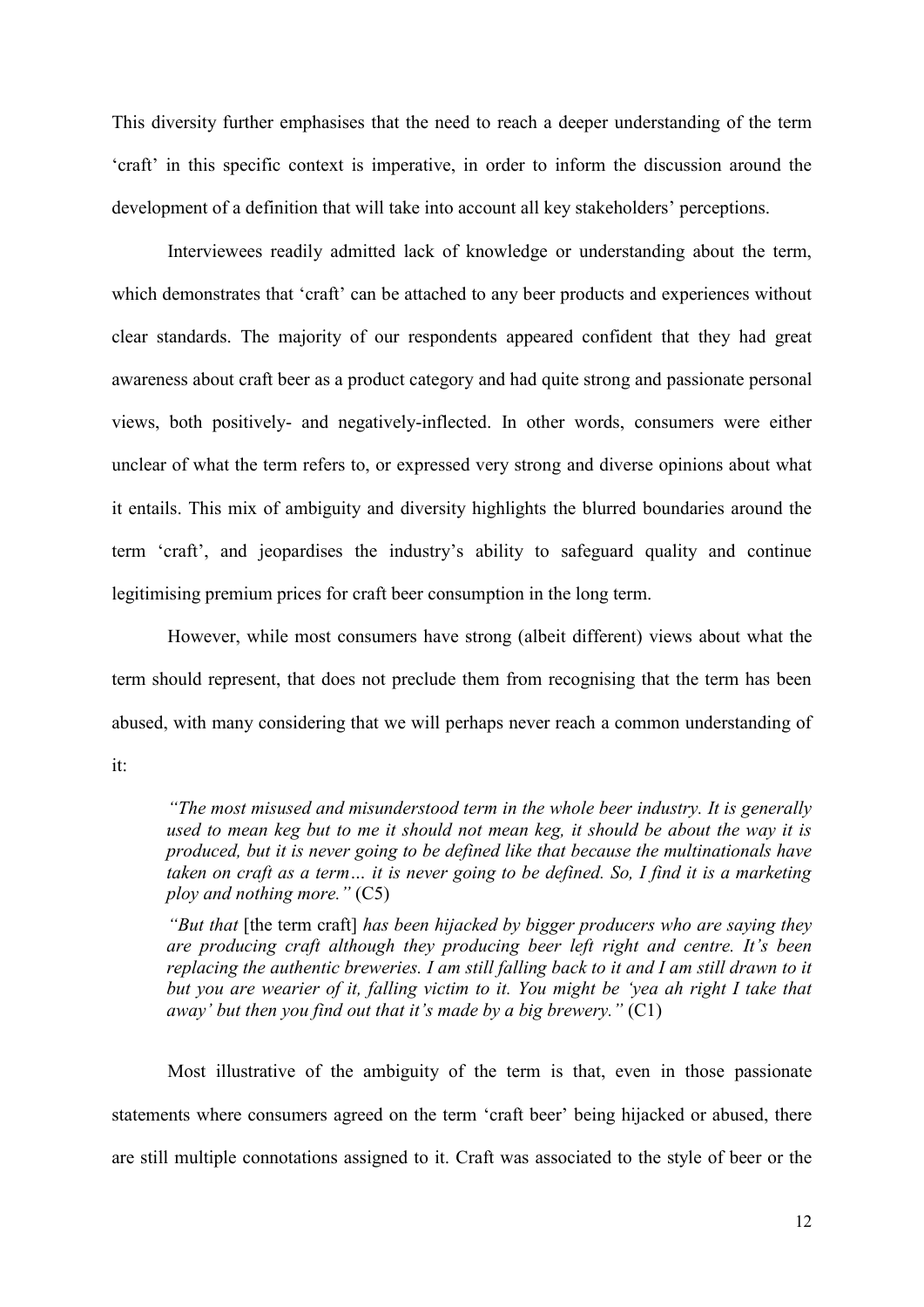type of container it is enclosed in, or directly connected with the size of the brewery and its production. Having illustrated therefore the lack of consensus around the term, we now proceed to examine the various connotations consumers assign to it.

#### *Craft beer linked to size of brewery and production*

As shown, consumers consider the term 'craft' to have been appropriated and misused by 'big' breweries or multinationals. In theory, there is nothing that stops large, established breweries making similar beers to those of micro-breweries: they can build similar facilities, hire people with the necessary skills, buy the same ingredients, and make similar beer. Yet, from the consumers' perspective, beer made by larger companies is a marketing ploy and is not in line with their understanding of the term 'craft' beer.

For the vast majority of our participants, the size of the brewery is a key criterion for considering a certain beer or brewery as 'craft'. It was widely observed that 'craft' is a type of beer produced by small-sized breweries, which can only produce in small qualities or batches each time:

*"… for me craft means small, unique, […], it's small batches, quality." (C1) "Small batch, it's up and coming, its more definable; the same with authentic and provenance." (C2)*

*"Ahm… anything that is probably new or … what micro-breweries are making. It is important to me. I would prefer it over mass produced beer" (C10) "… making a smaller batch…" (C11)*

Moreover, consumers suggested that archetypical craft beer products and experiences are not simply those offered by small-sized breweries, but more specifically, those provided by small-sized breweries that are independent from multinational beer companies. This distinction introduces a new dimension to our understanding of consumers' perceptions of craft: that of brewery and production size (micro or small) being interdependent with nature of brewery ownership (independence from multinationals or bigger players), as indicators of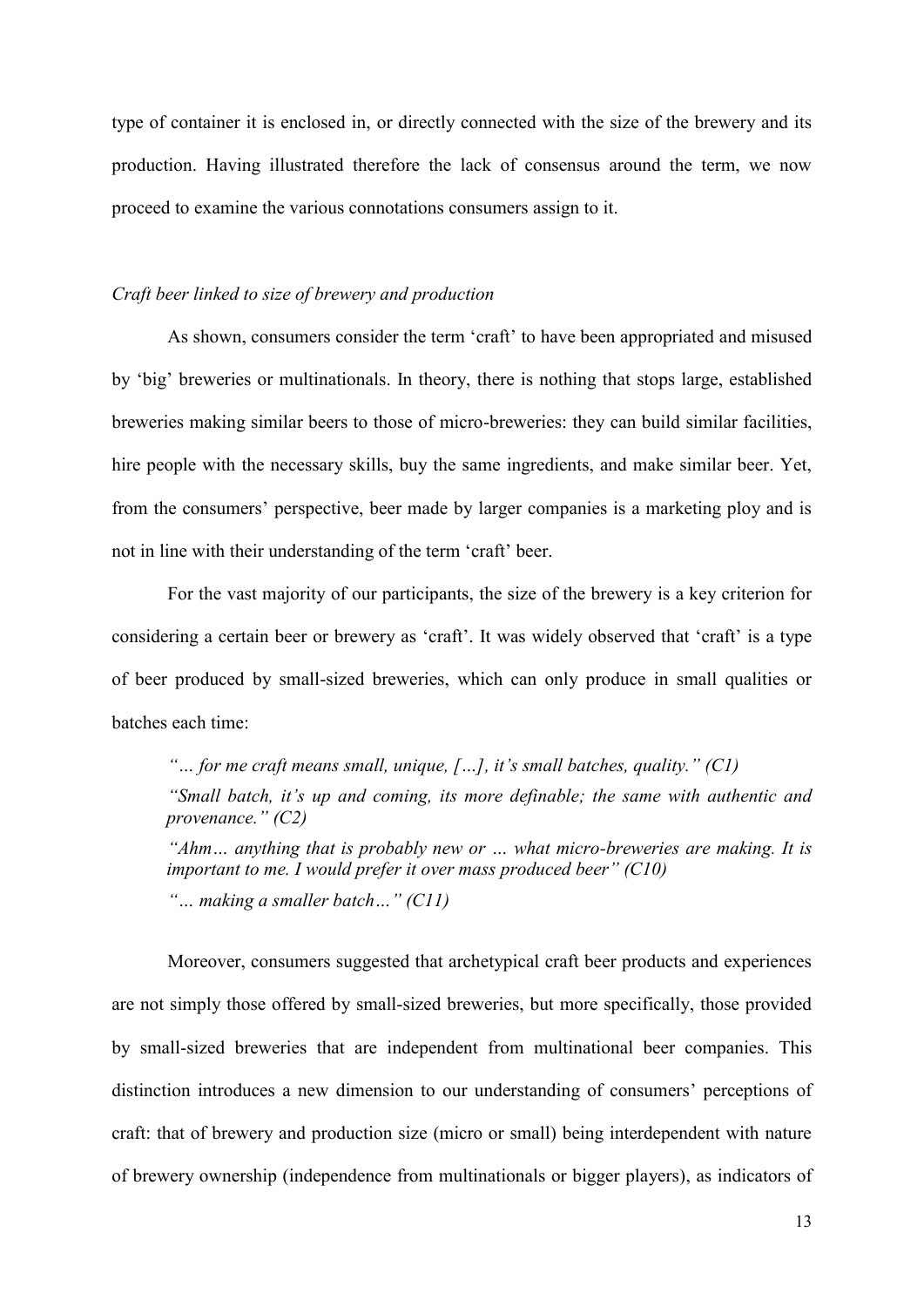authentic 'craft' beer products and experiences. These indicators could therefore be regarded as primary factors taken under consideration by consumers during their decision-making processes. Our respondents also referred to the frustration they feel when realising that a beer they purchased considering it was craft is in reality made by larger producers. This feeling of deceit suggests that consumers have certain expectations about craft beer products and wish for greater control in making informed purchasing decisions.

As mentioned earlier, the size of the brewery and production has been identified as an important factor in beer industry efforts to define the term 'craft' (e.g. in SIBA's seal of craft beer). Brewery size and independence from larger players are also included in official definitions of the term established by associations in other countries. In the USA, the world's largest craft beer producer (Craft Brewing Business, 2017), craft beer is defined by two criteria: i) the brewery needs to be independent, ii) annual production should be of 6 million barrels of beer or less (Brewers Association, 2017). The second criterion however, the introduction of a numerical value as an upper limit of production size, can be considered controversial, as it has been steadily increased in the previous years (CNBC, 2013), and critics seem to suggest that this has purposely been done to keep certain breweries within the 'craft' category (e.g. Boston or Sierra Nevada). This is an indication of the power that larger brewers have on key decision makers in the industry.

That larger or multinational players are trying to push into the growing craft beer market is common knowledge among brewers and consumers alike, as demonstrated during the interviews. Indeed, as shown earlier, consumers often perceive the term 'craft', at least in this context, to be a marketing ploy. However, our analysis has also made very clear that consumers consider the small size of the brewery and of production in conjunction with independence from larger or multinational beer companies as a crucial attribute of 'craft' here, and this is a key factor taken into consideration when making 'craft' beer purchase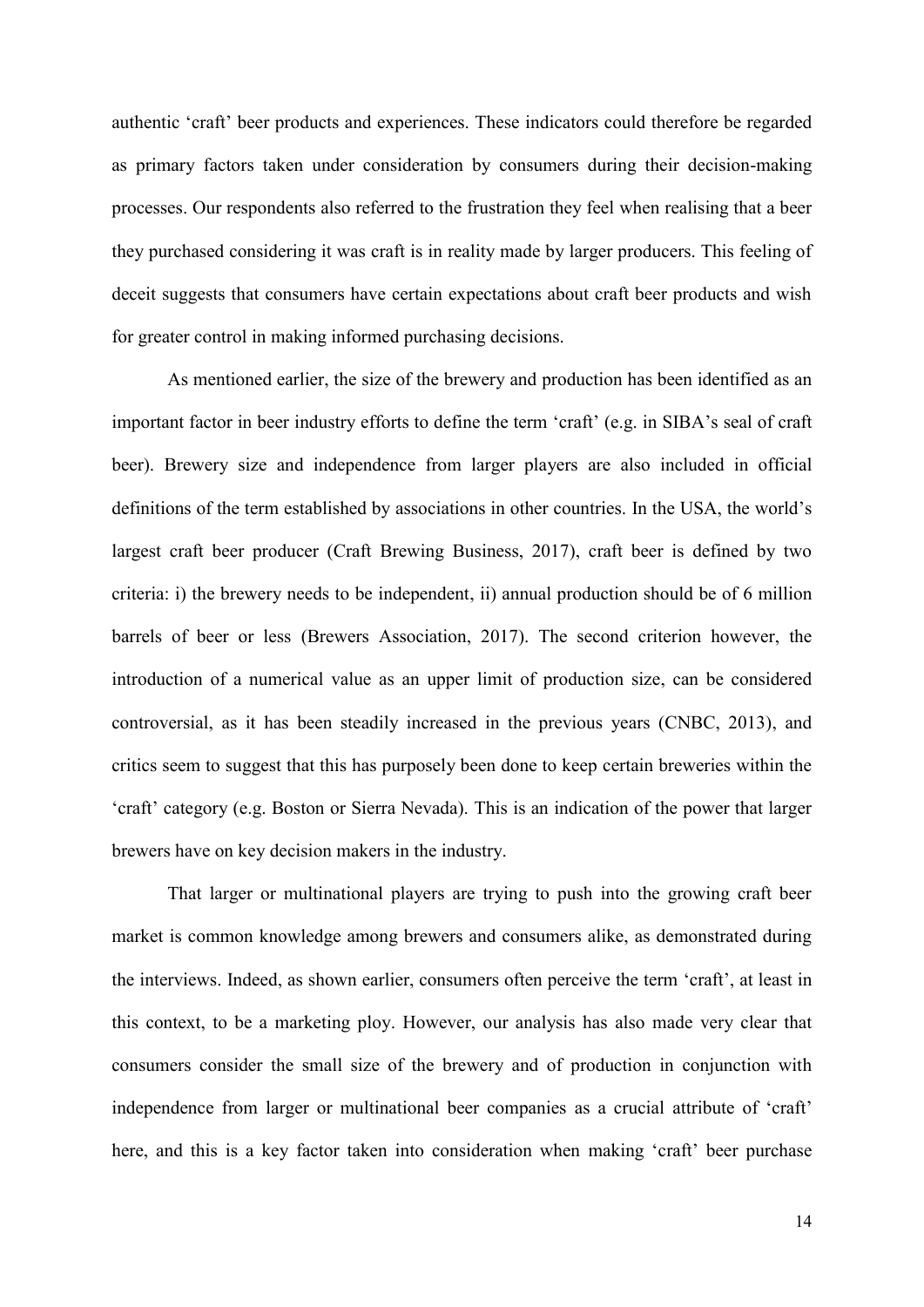decisions. The fact that consumers are very passionate about craft beer not being produced by larger players, including multinationals buying up smaller breweries, is also evident by recent examples of consumer boycotting 14 "imposter" beer brands (Business Insider UK, 2017). Overall therefore, both small size and ownership independence will need to be linked to definitions of craft beer, to ensure consumers' viewpoints are accounted for.

#### *Attention to quality, art, passion, innovation, and variety as key attributes of craft beer*

Our analysis also revealed that there were many additional key connotations relating to the producer, the method of production, and the final product. In consumers' minds, these attributes were crucial in order to consider a craft beer as truly authentic.

First, our interviewees considered that craft beer products stand at the end of a process permeated with continuous attention to quality, in relation to ingredients used and processes followed:

## *"…as long as it is produced with top quality ingredients and is done properly, it is a craft beer." (C7)*

This aspect is covered by SIBA's 'seal of craft', as it is stated that in order for a craft beer to be authentic, it should always use high quality ingredients, which should all be listed along with beer origin on the label in order to ensure transparency and help consumers make informed decisions (SIBA Admin, 2016). However, our interviews highlighted some additional relevant connotations that have thus far not been covered in industry attempts to define the term. Participants considered that it was not only the high-quality ingredients or the attention to the process of brewing that made a beer worthy of the label 'craft', but also the art behind the production process, the expertise and skill involved in timely and appropriate combination and addition of the right ingredients:

*"Each brewery varies, how they decide when to add the ingredients. I can see the art behind it a lot more." (C3)*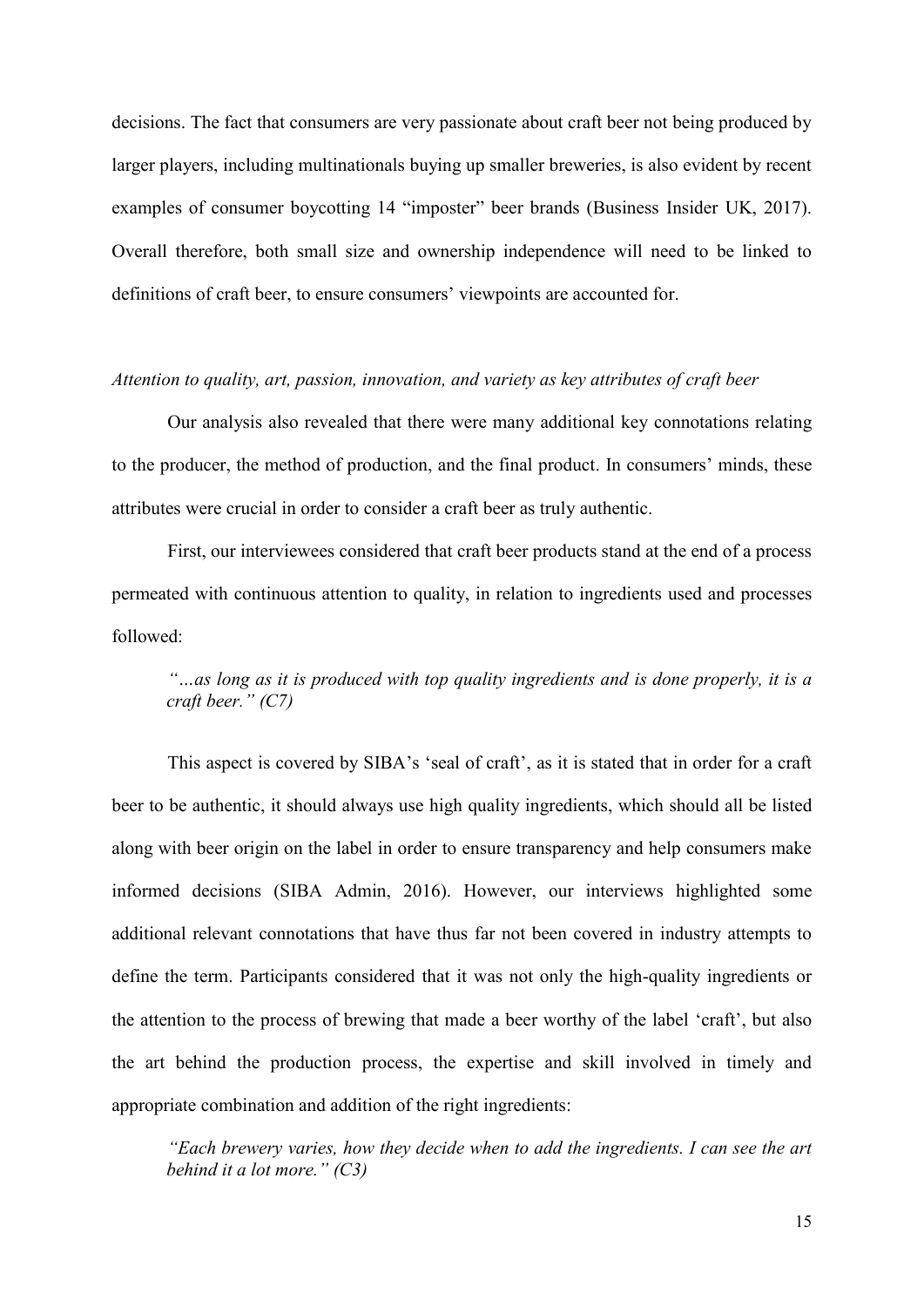*"What I assume from what I heard they are taking different bits and make something new." (C4)*

The 'art' and 'expertise' that are instilled in the brewing process refer to the ability to uniquely combine ingredients, and to the continuous and passionate creativity and experimentation that always leads to new products, and new experiences for the consumers:

*"Craft in beer … ahm yea I guess small not even small … breweries making, perhaps experimenting with different styles of beer and making a smaller batch, and then when it goes well making it commercially. Sort of experimenting to see what they can do and offering more experiences for their customers. That is better than the mass producers." (C11)*

Artistic expression, skills and continuous experimentation and innovation in production processes were considered to be the source of novelty and differentiation in regards to the range of beer styles that were offered by 'craft' breweries. Those elements were considered as the differentiating points of craft beer in comparison to industrial, massproduced beer, but most importantly, they were perceived as part of a pattern that guides everything in the craft brewery's presence and purpose. Experimentation and novelty were seen simultaneously as continuous processes detrimental to a brewery's craftiness and as the brewery's raison d'être. As C11 above states, experimentation is a process that *"when it goes well*", then its products are exploited commercially; yet, this clearly shows that consumers recognise that experimentation does not always lead to good results, and entails risks for the brewer. Consumers' interpretation of the term 'craft' here is that, despite its success or failure, continuous innovation must be a key element of any brewery claiming to be craft.

This continuous effort, in conjunction with artistic expression and expertise, is perhaps why consumers perceive craft in brewing contexts to be synonymous with notions of variety and flavour. Our interviewees highlighted that craft breweries produce a variety of different styles of beer, different flavours, different levels of strength in the end product: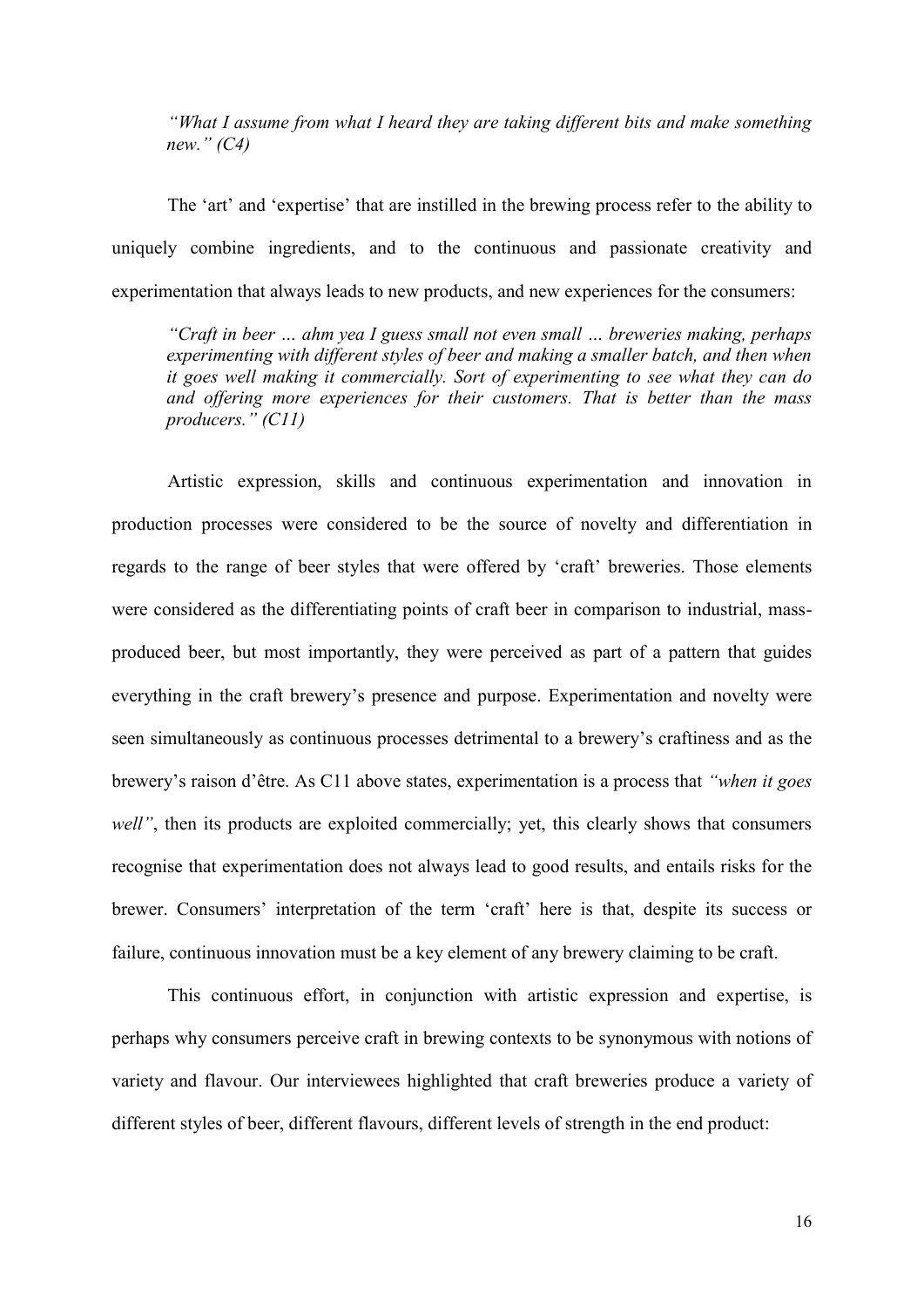*"I would tend to choose a craft beer taste over a sort of old traditional brand because there is a bigger variety of flavours there and they pioneer the interesting brews. Hijack by bigger breweries same with distilleries for me craft means small, unique, more flavour, its small batches, quality." (C1)*

*"Ahm… anything that is probably new or ahm… what micro-breweries are making. It is important to me. I would prefer it over mass produced beer, because of the nice taste, bigger variety of hops and bitterness and percentage." (C10)*

What is worth observing here is the obsession of consumers with the ability of the brewery to continuously produce a wide range of new beers. Such ability is perceived as the means to offer consumers unique taste experiences. To consumers' eyes this uniqueness is, again, linked with size: uniqueness can be achieved via small batches of carefully and artistically crafted products, that can only be experienced by 'few'.

Overall, continuous attention to quality, innovation and creativity along with ability to produce a range of styles and flavours of beer products are fundamental attributes of 'craft' breweries and brewing processes, yet, surprisingly, these have not been addressed or accounted for, in any industry attempts when defining craft beer.

# *Peripheral associations to craft beer: price premium, acceptable forms of packaging and distribution, and locality*

We now turn to more peripheral, less prominent connotations that consumers in our study related to craft beer. These associations move beyond the actual production processes and final core products, and touch upon other aspects of the marketing mix deployed to establish the role of craft beers in the contemporary marketplace.

As mentioned earlier, consumers associate craft beer with uniqueness and variety. These characteristics have implications for the price range in which craft beer is marketed:

*"We had a discussion recently… and I think the real ale is always from a hand pub and craft from a pressure pump, from cans and bottles, and costs a bit more. I certainly choose a craft beer over that of a large brewery." (C12)*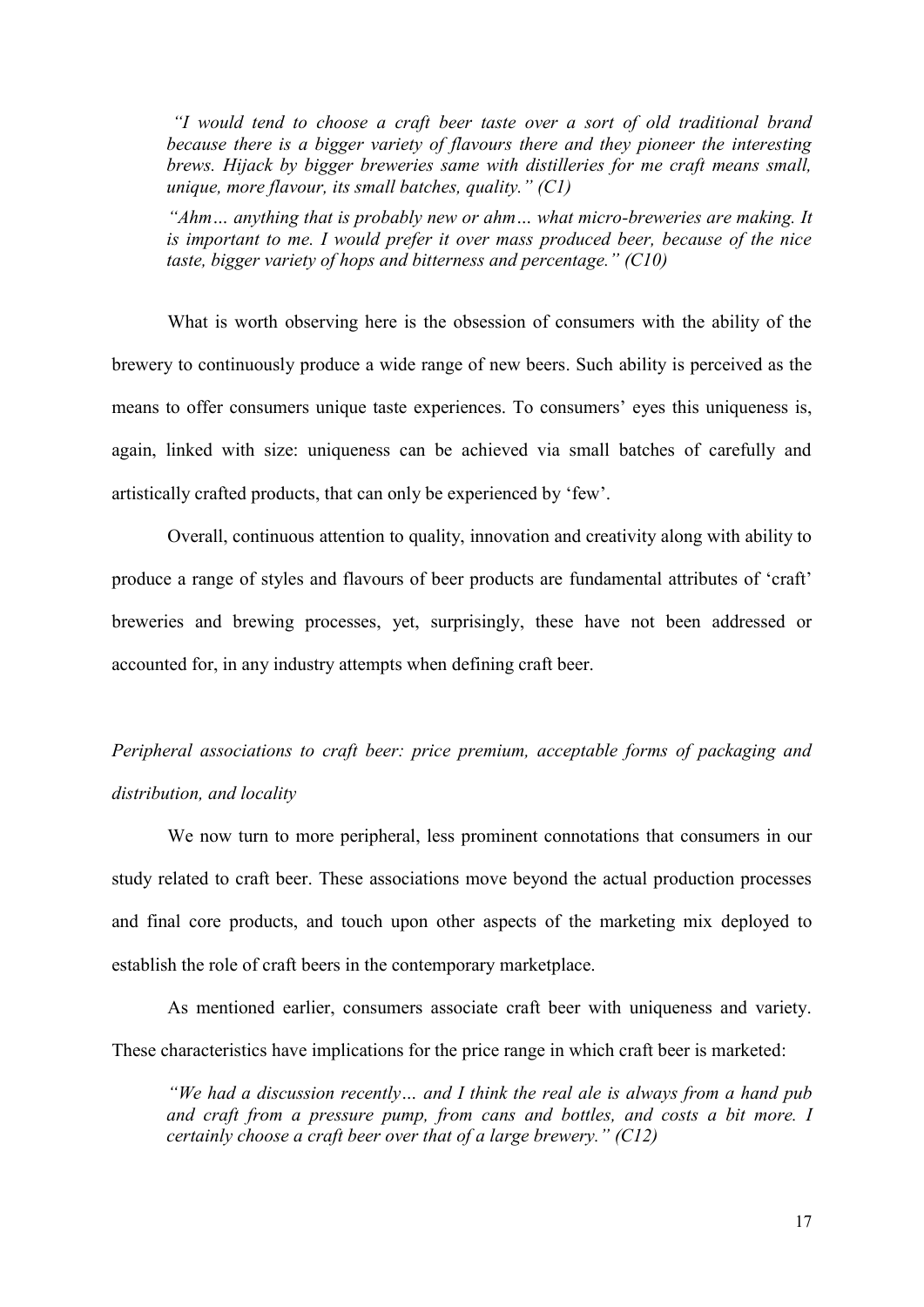C12 further considered that this price premium is a positive association for craft beer products: craft beer is considered to be worthy of a price premium because it provides the customer with extra value. Allegedly, with the brewer's higher attention to quality and instilment of creativity and effort, craft beer is a product of better quality, hence a moderate price premium in comparison to industrial beers is interpreted as good value for money. This matter can also be interpreted through an authenticity lens: consumers might consider that truly authentic craft beers are more expensive than industrial due to the artistic expression of the producer, their hands-on approach, and the meticulous processes of production followed in comparison to the mechanised forms of production employed by industrial beer producers.

Similarly, the associations of 'uniqueness', 'quality', and 'premiumness' attached to craft beer appear to have implications for the acceptable forms of packaging and distribution:

*"It [craft beer] is generally used to mean keg but to me it should not mean keg, it should be about the way it is produced, but it is never going to be defined like that." (C5)*

Equally, selection of appropriate distribution outlets appears to also add to consumers' perceptions of a beer product as 'craft'. In line with its unique and artistic nature, consumers seem to consider that beer distributed or sold in mass-retail environments is not craft:

*"Personally, it was a term I imagine by small producers, as a way to differentiate themselves from the large mass producers, but unfortunately the mass producers are taking it now and its changing…now there is a craft section in the supermarkets, so it is dead to me personally." (C2)*

Price premiumness, packaging in kegs and small bottles as well as distribution in outlets such as brewery shops and specialised stores, are thus symbolic representations of authentic 'craftiness' in brewing contexts.

Finally, perhaps the most surprising finding of this study was the (lack of) role of locality and origin of the beer products. Only one of our consumers contemplated, in a quite uncertain mode, that for him a beer can be considered 'craft' if it is locally-made: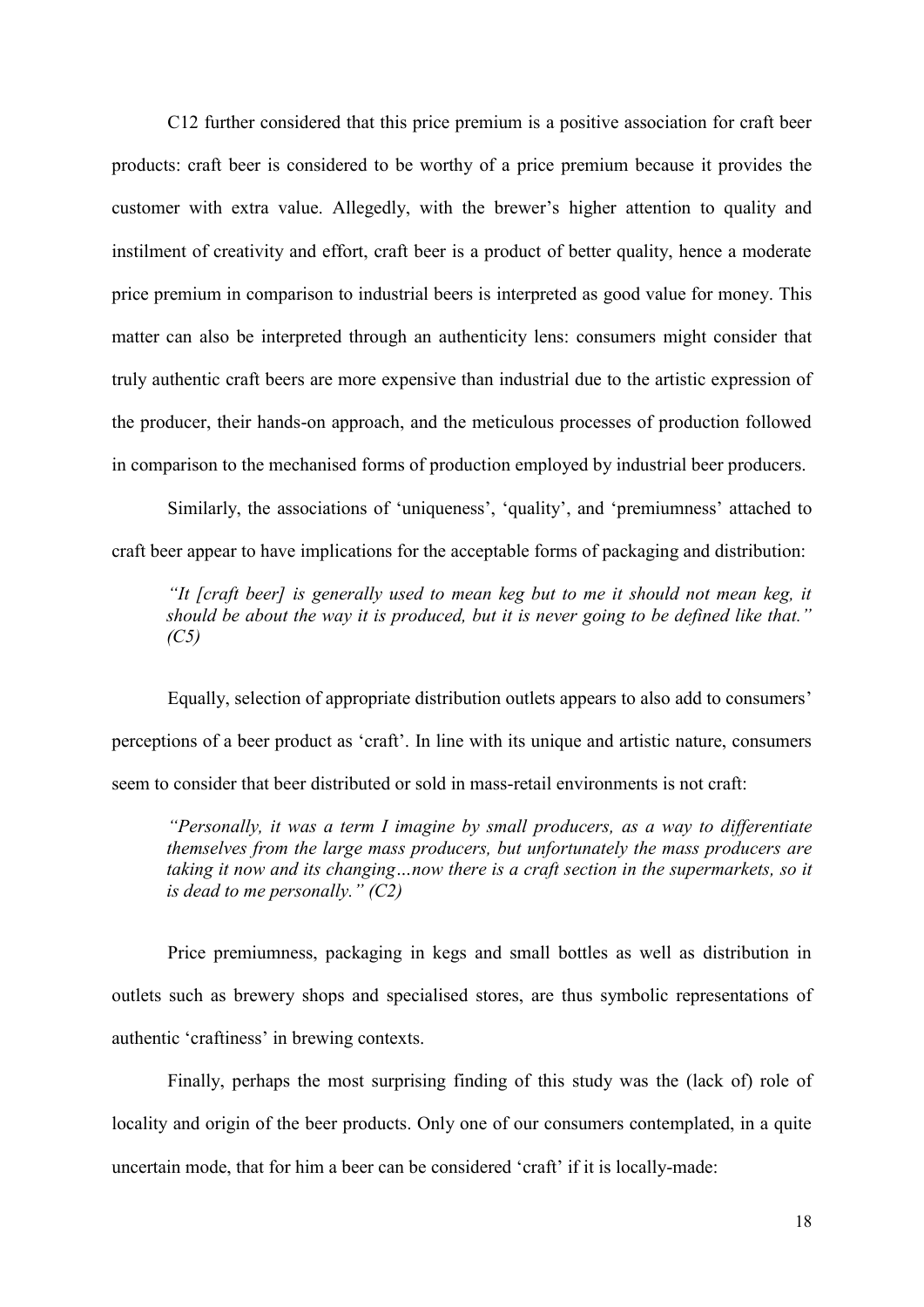*"I would say it's a local, I don't really know to be honest, made by a smaller brewer." (C9)*

None of the other interviewees mentioned or even implied that local origin matters when considering whether a beer is 'craft'. This is surprising because brewers often credit the expansion of the craft beer movement in general, and the success of their individual breweries and products in particular, to their linkage with their local communities (Mintel, 2013). In fact, highlighting local origin is a widespread strategy for breweries across the UK. Clear signals of origin, including place of production or of sourcing of ingredients (mainly water), as well as symbols associated with certain locales are actively embedded in marketing communication strategies and packaging. Hence, breweries evidently consider their locality as a key part of their 'craft' identity, yet consumers do not seem to share this view.

#### **Conclusions, Implications, and Areas for Future Research**

The starting point of this study was the diversities observed in research, among industry representatives, and consumers with regards to the meaning of the term 'craft'. Existing discussions in the literature are heavily supply-side oriented, and the phenomenon has not been closely examined from the consumers' perspective. This study therefore sought to explore consumers' interpretations of the term 'craft' in relation to beer products and experiences via adopting authenticity as its theoretical lens. In particular, the current research aimed to provide further understanding of how 'authentic' craft beer experiences are represented in consumers' minds.

Our analysis revealed a range of meaning categories associated with the term craft, and provided insight into their relative importance in consumers' minds. Consumers predominantly associate authentic craft beer contexts with small size and independent ownership of the producing brewery, attention to quality, artistic expression and expertise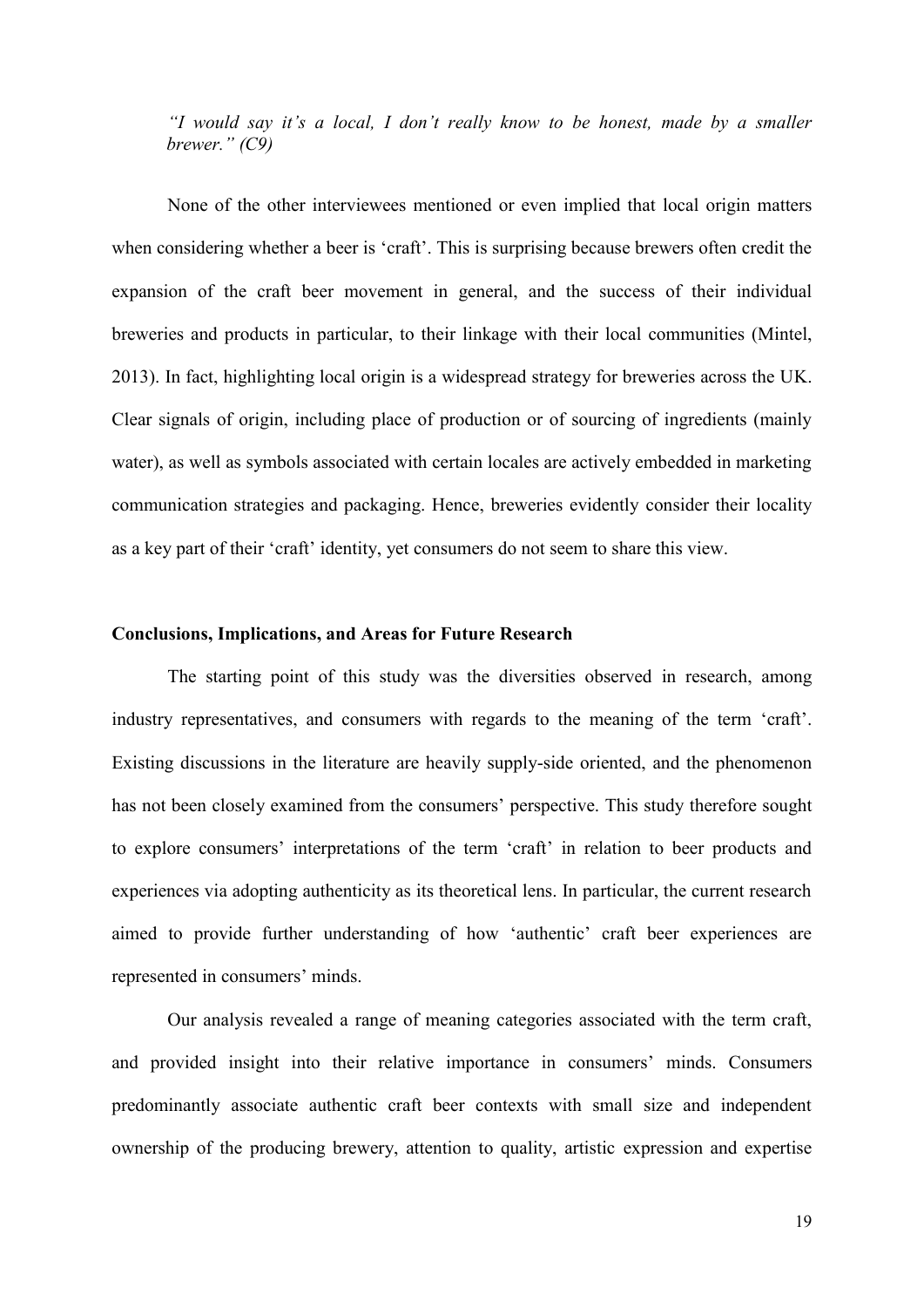instilled into the production process, as well as continuous innovation. Other, more peripheral elements, such as price premiumness, packaging and distribution formats, as well as connection to locale and origin appear to be less straightforward. These peripheral elements can potentially reinforce the authenticity of a craft beer product or experience but are not necessary conditions. In other words, it is possible that different consumers may not 'settle' for a beer being labelled as 'craft' unless, besides the core elements, it is also produced locally, it comes in a certain container, it is sold at certain places, and to a higher price in comparison to mass produced beer.

In terms of practical contribution, by providing insight to practitioners, industry associations and policy/support bodies with regards to consumers' interpretations of the term 'craft', and what they perceive to be authentic craft experiences in relation to brewing products, the study adds understanding of the 'demand' side to efforts to define 'craft' in those contexts. This is important because representation of all stakeholders' perspectives in this critical phase of development for the craft beer industry is crucial in order to safeguard quality standards and ultimately ensure its sustainability.

At the moment, amidst continuous debates on what this highly-contested term represents, efforts by industry bodies such as SIBA to define craft beer cannot be assumed to reliably capture the meanings associated with craft beer, unless all stakeholders' views, including those of consumers, are represented. Understanding what consumers perceive as authentic craft beer products and experiences may be the key to designing an official seal of 'craft' in this context that allows for the most important stakeholder, the consumers, to voice their views. At the same time, industry representatives can ensure that this new seal would be one that consumers do not associate with a marketing ploy, which is challenging as this kind of approach would actually be a marketing approach (Holt, 2002).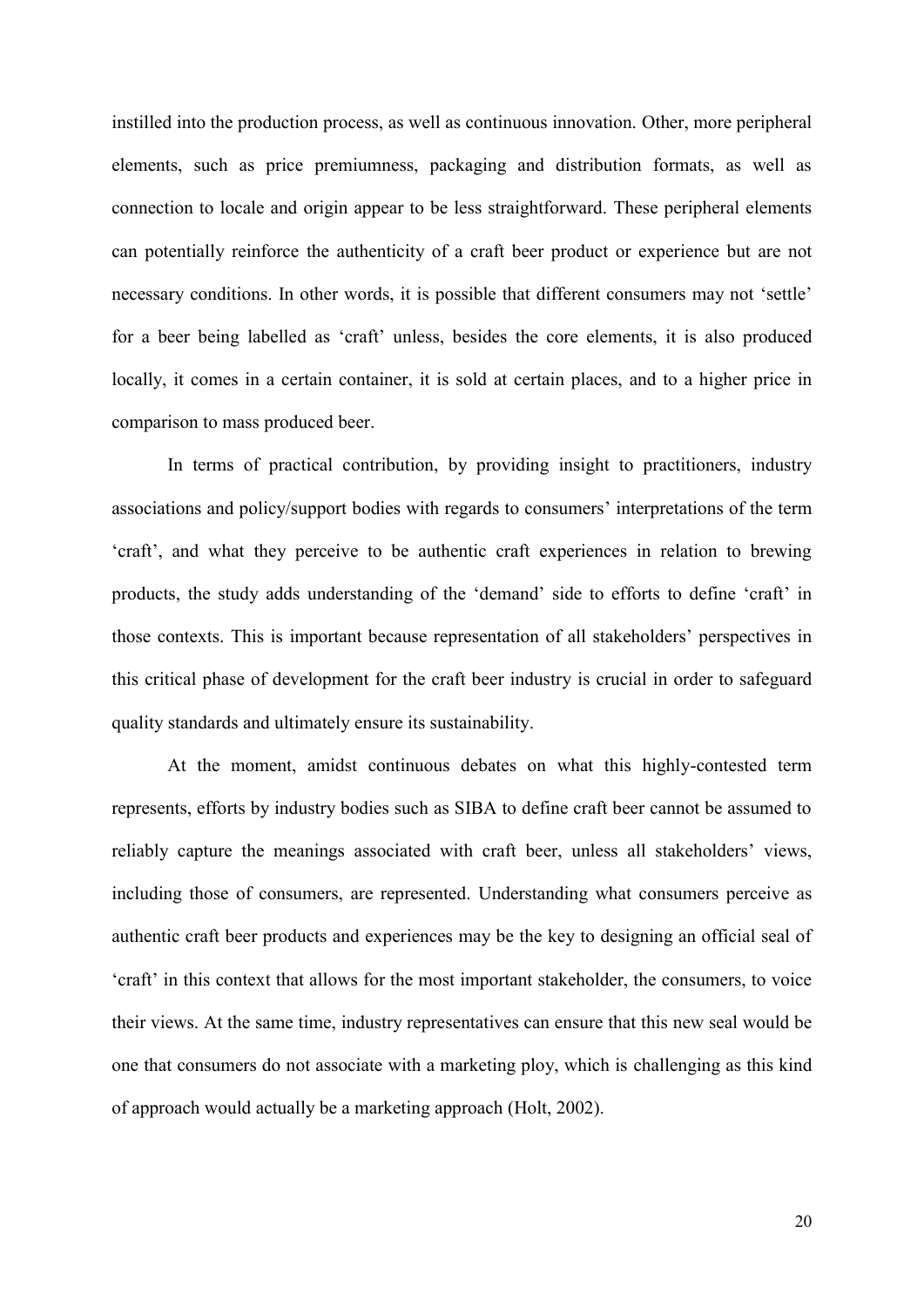Nonetheless, the findings have provided clear indications of the core elements that a new or relaunched 'seal' of craft in brewing contexts should entail. What is real, true, and genuine is not the actual product itself: it became very clear throughout our analysis that craft beer products are something that global breweries can imitate. However, what they cannot imitate are the brewers' entrepreneurial passion, artistic expression and personal touch that they extend to the production process and the final product, from start to finish, that is, from creatively designing the product and uniquely and timely combining ingredients to attaching labels by hand and making personal deliveries. This is reflected in Campbell's (2005) work; he argues that craft producers invest their personality or self into the object produced and that the ownership of the craft product is with the producer.

There are therefore some key practical implications emerging from our findings. First, it seems that craft breweries centre their marketing efforts around their products, yet this approach cannot provide any kind of competitive advantage when a similar product can be made by companies owned or supported by large breweries. Instead, craft brewers might differentiate their products through the idea that they are made not by mechanised equipment, but by people that are personally vested into the brewing process via participating in its every stage and via assuming the risks of experimentation. An official seal of 'craft' should therefore account for the ways in which consumers in our study regarded craft beers: as something brewed with love, with unique flavour varieties, and made in small, experimental batches by a skilled and creative artist. As a result, such a seal should incorporate ideals of entrepreneurship, enthusiasm, passion, and the personalised spirit of products.

Second, the craft brewing industry should adopt a more macro-marketing perspective on its pursuit for authenticity. Kadirov et al. (2014) encourage businesses to be authentic through the promotion of common good, community welfare and mutually beneficial outcomes. In a similar vein, the craft brewing industry could use such an approach as a

21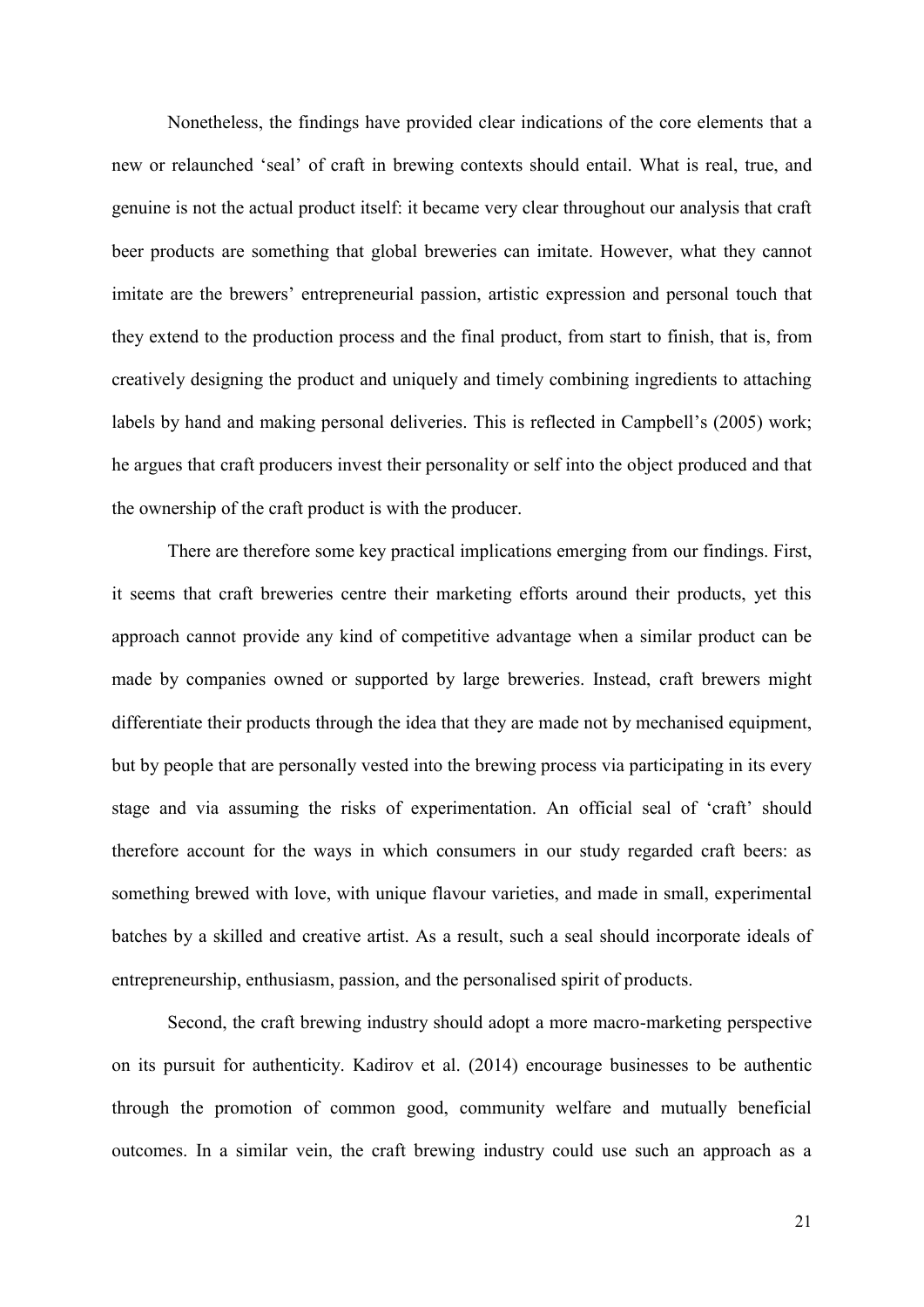platform to clearly position itself societally. In particular, the industry could more actively focus on its substantially different culture of drinking (Cohen, 1988), by aligning craft beer consumption with a 'consuming less, consuming better' standpoint, a positioning strategy that clearly differentiates it from binge-drinking. Consumers perceive the brewer as the artist that experiments and introduces them to new flavours and experiences; craft beer could be positioned as a culture of experimentation with new tastes that are socially enjoyed and consumed. Via connecting itself with overall lifestyle consumption habits, the craft brewing sector could gain a competitive advantage over larger actors in the beer industry.

Our study has revealed a number of areas where further research is needed, given that the craft brewing industry is in constant flux and at a very dynamic phase of its lifecycle. First, we have made a distinction between core and more peripheral meaning associations that consumers attach to the term 'craft' in brewing settings; further research is needed about the conditions where some of those peripheral meanings assume more prominence (e.g. they might emerge as more important for different types of consumers). Second, the role of locality needs to be explored further. Localism and origin may be more important in selecting among different craft beer brands, than in perceiving a certain beer as craft. It is also crucial to examine the marketplace from various viewpoints. A larger-scale study that systematically compares consumers' and brewers' perspectives of the term 'craft' would allow for a clearer identification of the core attributes of authentic craft beer products and experiences, hence enhancing opportunities for reaching a broader consensus. Finally, we note that craft beer production and consumption touch upon numerous topics such as entrepreneurial business practices and broader alcohol consumption. There are many opportunities for exploring the extent to which previous research findings in other sectors extend to this context as well.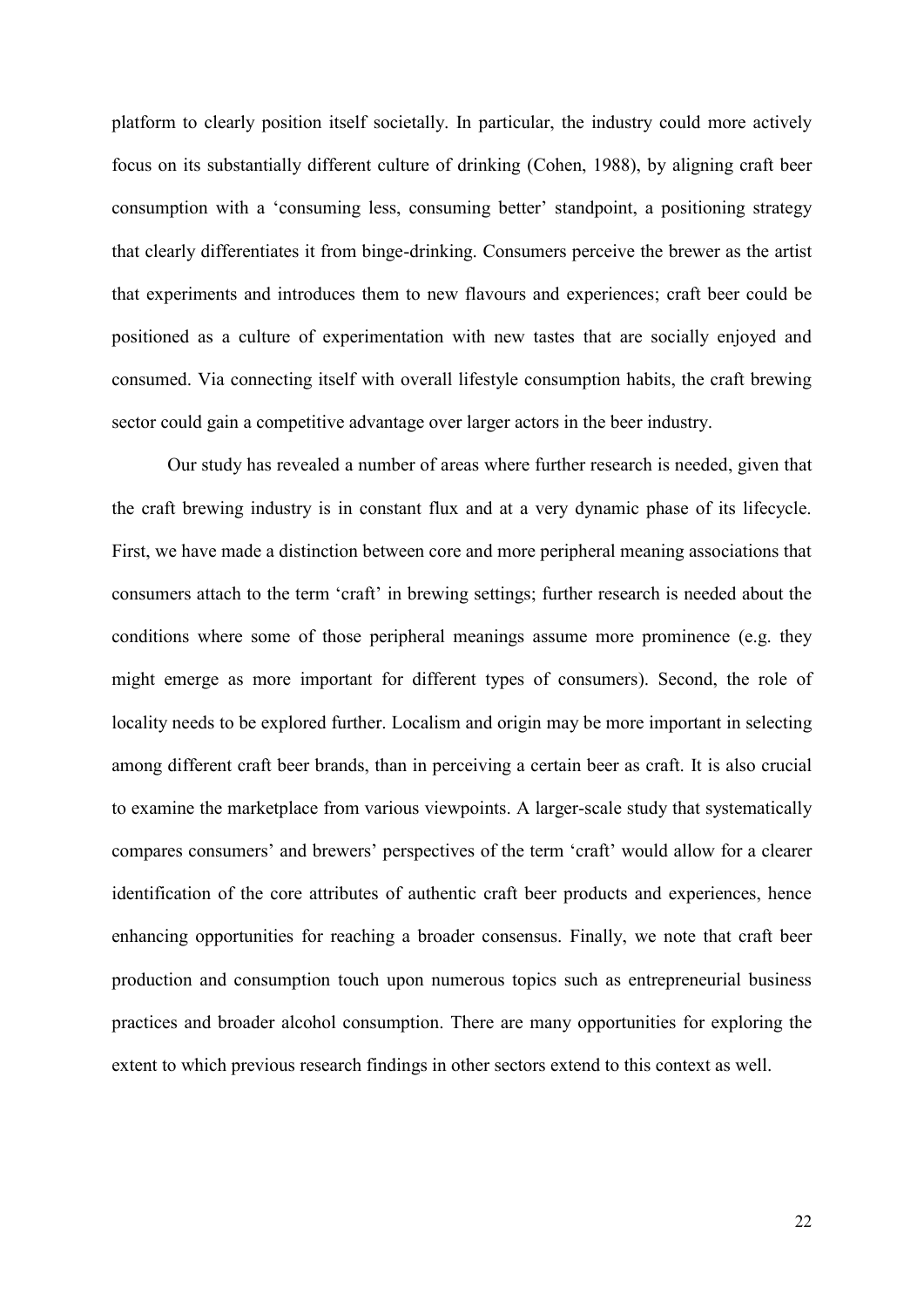#### **References**

- Aquilani B., Laureti T., Poponi S. and Secondi L. (2015) Beer choice and consumption determinats when craft beers are tasted: An exploratory study of consumer preferences. *Food Quality and Preference*, 41, 214-224.
- <span id="page-22-0"></span>Arbnor I. and Bjerke, B. (2008) Methodology for creating business knowledge. 3<sup>rd</sup> edn., London, Sage Publications Ltd.
- Arnould E. J. and Price L. L. (2000) *Authenticating Acts and Authoritative Performances: Questing for Self and Community,* in *The Why of Consumption: Contemporary Perspectiveson Consumer Motives, Goals, and Desires*, London, Routledge.
- Beverland M. and Farrelly F. (2010) The Quest for Authenticity in Consumption: Consumers' Purposive Choice of Authentic Cues to Shape Experienced… . *Journal of Consumer Research*. 36. 838-856.
- Boyatzis R. (1998) Transforming qualitative information: Thematic analysis and code development. Thousand Oaks, CA: Sage.
- Brew Dog (2014) *Defining craft beer at SIBA*. Available at: <https://www.brewdog.com/lowdown/blog/defining-craft-beer-at-siba> Acceessed at 29/04/2017.
- Brewer Association (2017) *Craft Brewer Defined*. Available at: <https://www.brewersassociation.org/statistics/craft-brewer-defined/> Accessed at 08/08/2017.
- Brown S., Kozinets R. V. and Sherry Jr J. F. (2003) Teaching old brands new tricks: Retro branding and the revival of brand meaning. *Journal of Marketing*, 67(3), 19-33.
- Business Insider UK (2017) *Craft brewers are calling for the boycott of these 14 'imposter' beer brands*. Available at: [http://uk.businessinsider.com/craft-brewers-boycott-](http://uk.businessinsider.com/craft-brewers-boycott-brands-acquired-by-anheuser-busch-2017-5?r=USandIR=T/#1-goose-island-1)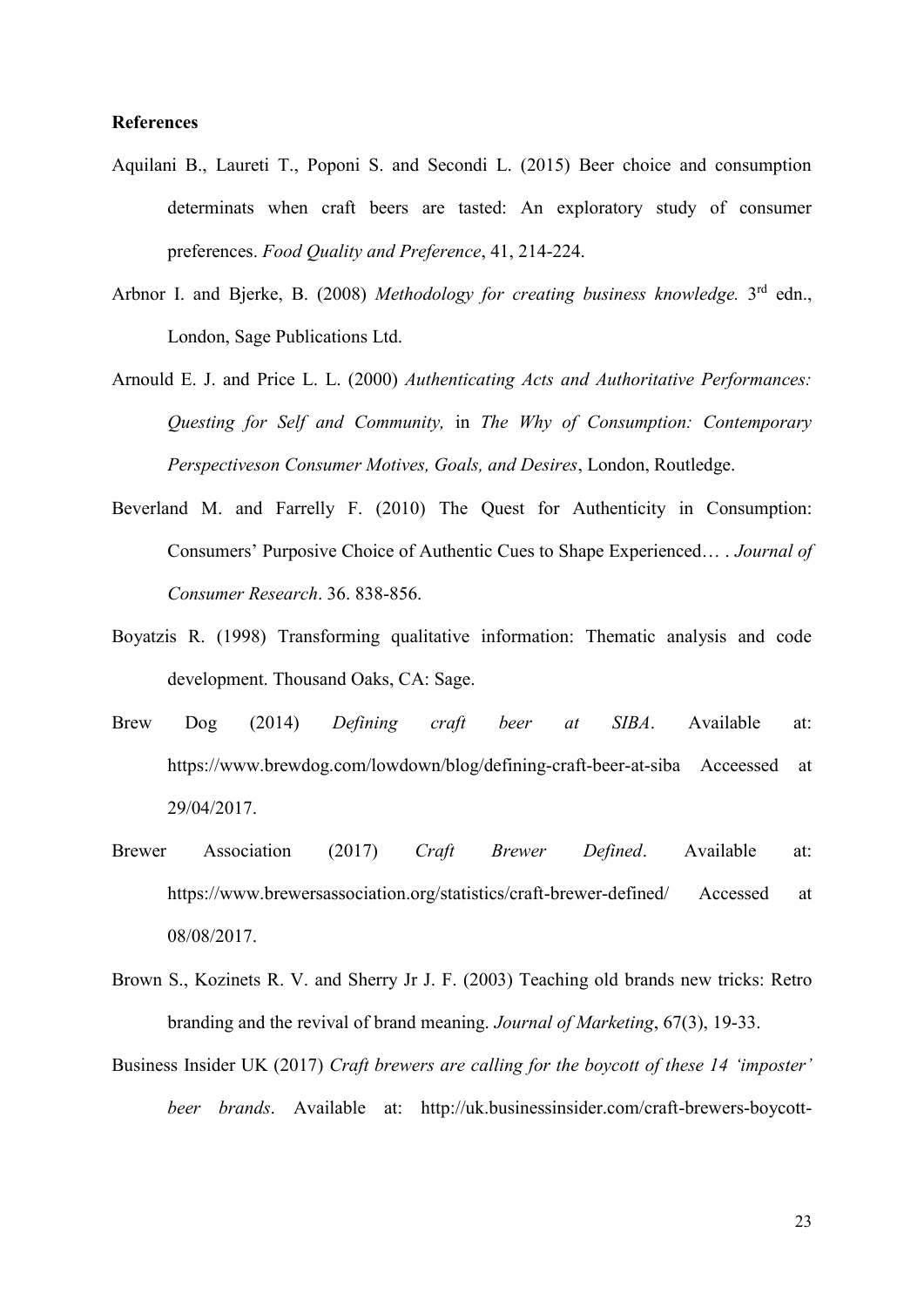[brands-acquired-by-anheuser-busch-2017-5?r=USandIR=T/#1-goose-island-1](http://uk.businessinsider.com/craft-brewers-boycott-brands-acquired-by-anheuser-busch-2017-5?r=USandIR=T/#1-goose-island-1) Accessed at 16/08/2017.

- Campbell C. (2005) The craft consumer: Culture, craft and consumption in a postmodern society. *Journal of consumer culture*, 5(1), 23-42.
- CNBC (2013) Sam Adams and the data defining craft beer. Available from: <https://www.cnbc.com/2013/09/13/sam-adams-and-the-data-defining-craft-beer.html> Accessed at 08/08/2017.
- Cohen E. (1988) Authenticity and Commoditization in tourism. *Annals of Tourism Research*. 15, 372-386.
- Craft Brewing Business (2017) *World of Beer Craft: Craft beer market in Europe to grow 11 per cent 2017-2021*. Avaialbe at: [https://www.craftbrewingbusiness.com/news/world](https://www.craftbrewingbusiness.com/news/world-beer-craft-craft-beer-market-europe-grow-11-2017-2021/)[beer-craft-craft-beer-market-europe-grow-11-2017-2021/](https://www.craftbrewingbusiness.com/news/world-beer-craft-craft-beer-market-europe-grow-11-2017-2021/) Accessed at 08/08/2017.
- Dickie V.A. (2003) Establishing worker identity: A study of people in craft work. *American Journal of Occupational Therapy*, 57(3), 250-261.
- Donadini G. and Porretta S. (2017) Uncovering patterns of consumers' interest for beer: A case study with craft beers. *Food Research International*, 91, 183-198.
- <span id="page-23-1"></span>Earley P. C. and Singh H. (1995) International and intercultural management research: what's next? *Academy of Management Journal,* 38 (2), 327-340.
- Emmons R. A. (2005) Striving for the Sacred: Personal Goals, Life Meaning, and Religion, *Journal of Social Issues*, 61 (4), 731–746.
- Fereday J. and Muir-Cochrane E. (2006) Demonstrating rigor using thematic analysis: A hybrid approach of inductive and deductive coding and theme development. *International Journal of Qualitative Methods*, 5(1), 80-92.
- <span id="page-23-0"></span>Geertz C. (1983) *Local knowledge: Further essays in interpretive anthropology*. 3<sup>rd</sup> edn, Michigan, Basic Books.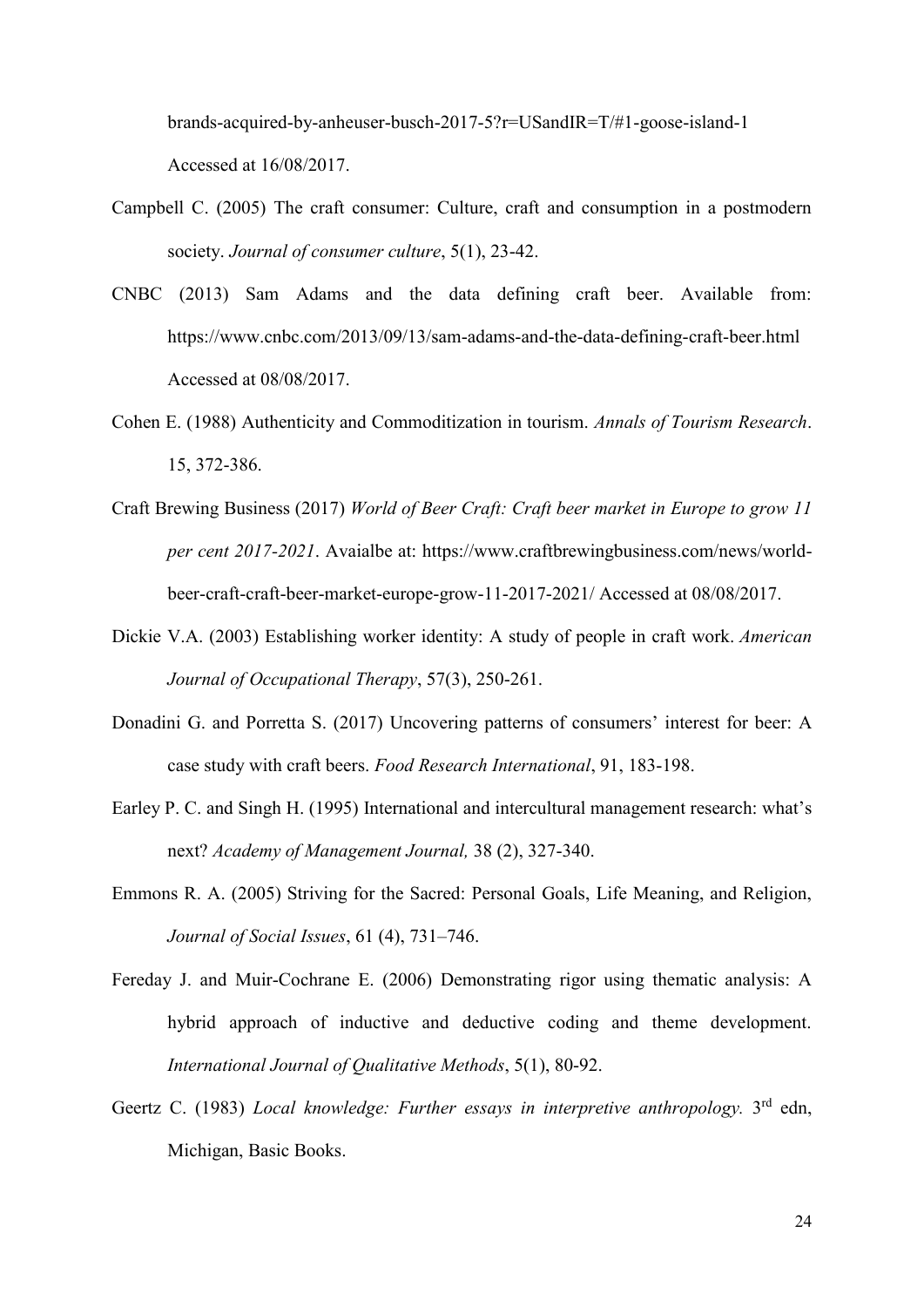- Giacalone D., Frøst M. B., Bredie W. L., Pineau B., Hunter D. C., Paisley A. G. and Jaeger S. R. (2015) Situational appropriateness of beer is influenced by product familiarity. *Food Quality and Preference*, 39, 16–27.
- Gómez-Corona C., Escalona-Buendía H. B., García M., Chollet, S. and Valentin D. (2016a) Craft vs. industrial: Habits, attitudes and motivations towards beer consumption in Mexico. *Appetite*, 96, 358-367.
- Gómez-Corona C., Lelievre-Desmas M., Buendía H. B. E., Chollet S., and Valentin D. (2016b) Craft beer representation amongst men in two different cultures. *Food Quality and Preference*, 53, 19-28.
- Grayson K. and Martinec R. (2004) Consumer perceptions of iconicity and indexicality and their influence on assessments of authentic market offerings. *Journal of consumer research*, *31*(2), 296-312.
- Gust G. (2016) *Tapped: An Inside Perspective on the Craft Beer Movement*. Available at: [https://sc.lib.muohio.edu/bitstream/handle/2374.MIA/5927/Gust\\_ProjectColor.pdf?se](https://sc.lib.muohio.edu/bitstream/handle/2374.MIA/5927/Gust_ProjectColor.pdf?sequence=2&isAllowed=y) [quence=2andisAllowed=y](https://sc.lib.muohio.edu/bitstream/handle/2374.MIA/5927/Gust_ProjectColor.pdf?sequence=2&isAllowed=y) Accessed 02/01/2018.
- Hanks P. (1979) *Collins Dictionary of the English Language*. London, Collins.
- Holt D. B. (2002) Why do brands cause trouble? A dialectical theory of consumer culture and branding. *Journal of consumer research*, *29*(1), 70-90.
- Hu B. and Yu H. (2007) Segmentation by craft selection criteria and shopping involvement. *Tourism Management*, 28(4), 1079-1092.
- Ihatsu A. M. (2002) *Making Sense of contemporary American craft*. Academic dissertation. University of Joensuu, Publications in Education.
- Johnson C.J. and Wilson L. E. (2005) 'It says you really care': Motivational factors of contemporary female handcrafters. *Clothing and Textiles Research Journal*, 23,115– 130.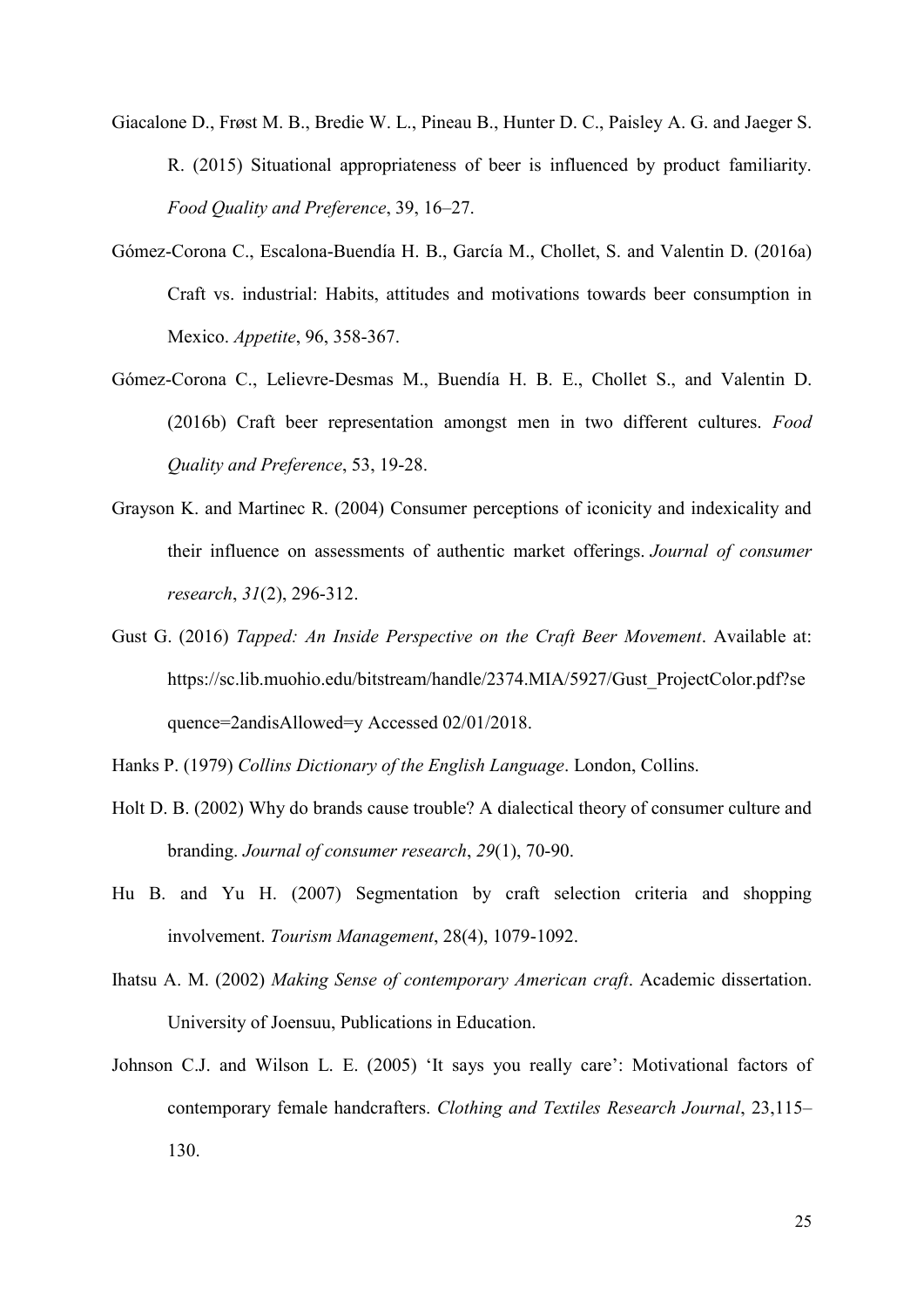- Kadirov D., Varey R. J. and Wooliscroft B. (2014) Authenticity: A macromarketing perspective. *Journal of Macromarketing*, 34(1), 73-79.
- Kolar T. and Zabkar V. (2010) A consumer-based model of authenticity: An oxymoron or the foundation of cultural heritage marketing? *Tourism Management*, 31(5), 652-664.
- Littrell M. A., Anderson L. F. and Brown P. J. (1993) What makes a craft souvenir authentic? *Annals of Tourism Research*, 20(1), 197-215.
- Lu A. C. C., Gursoy D. and Lu C. Y. (2015) Authenticity perceptions, brand equity and brand choice intention: The case of ethnic restaurants. *International Journal of Hospitality Management*, 50, 36-45.
- Mason R. (2005) The meaning and value of home-based craft. *Internatinoal Journal of Art and Design*, 24, 261–268.
- <span id="page-25-3"></span>Marshall, M. N. (1996) Sampling for qualitative research. *Oxford University Press,* 13(6), 522-526.
- <span id="page-25-2"></span>Merriam, S. B. (2014) *Qualitative research: A guide to design and implementation,* San Francisco, John Wiley and Sons.
- Mintel (2013) Provenance in Food and Drink UK March 2013. Available from: <http://academic.mintel.com/display/657918/> Accessed 02/02/2014.
- <span id="page-25-1"></span>Myers M. D. (2013) *Qualitative research in business and management,* London, Sage.
- Myers M. D. and Newman M. (2007) The qualitative interview in IS research: Examining the craft. *Information and organization,* 17(1), 2-26.
- <span id="page-25-0"></span>Ortner S. B. (1984) Theory in Anthropology since the Sixties. *Comparative studies in society and history,* 26(1), 126-166.
- Peach A. (2007) Craft, souvenirs and the commodification of national identity in 1970s' Scotland. *Journal of design history*, 20(3), 243-257.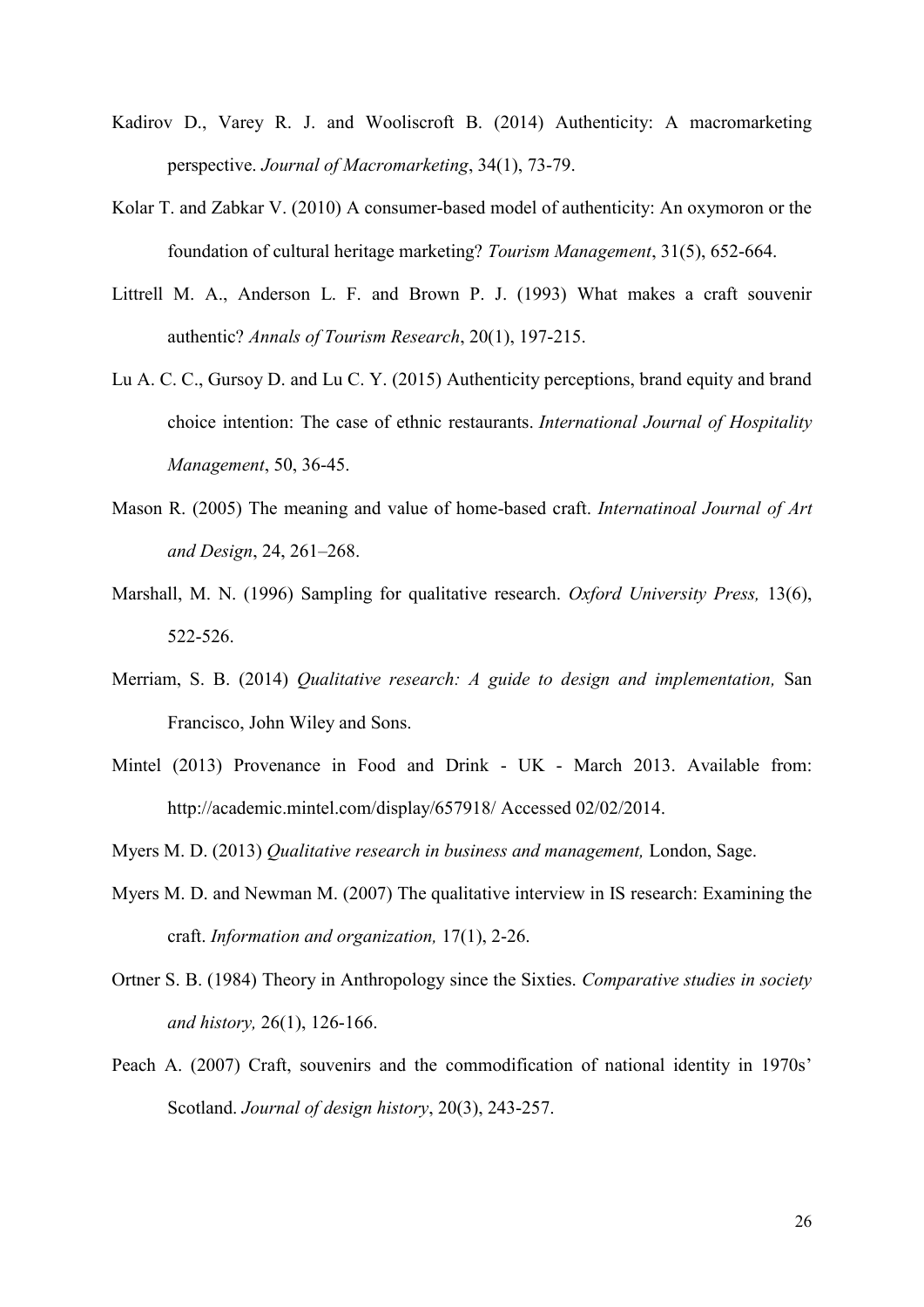- Pesonen J., Komppula R., and Riihinen A. (2015) Typology of senior travellers as users of tourism information technology. *Information Technology and Tourism*, 15(3), 233- 252.
- Pöllänen S. H (2013) The meaning of craft: Craft makers' descriptions of craft as an occupation. *Scandinavian Journal of Occupational Theraphy*, 31(2).
- Robinson N. (2017) How far will mainstream lager makers take craft? Available at: [http://www.morningadvertiser.co.uk/Drinks/Beer/Mainstream-lager-brands-versus](http://www.morningadvertiser.co.uk/Drinks/Beer/Mainstream-lager-brands-versus-craft)[craft](http://www.morningadvertiser.co.uk/Drinks/Beer/Mainstream-lager-brands-versus-craft) Accessed: 26/05/2017.
- SIBA Admin (2016) Independent Brewers take back Craft Beer. Available from: [http://www.siba.co.uk/2016/08/10/independent-brewers-take-back-craft-beer/](http://www.siba.co.uk/2016/08/10/independent-brewers-take-back-craft-beer/%20Accessed)  [Accessed:](http://www.siba.co.uk/2016/08/10/independent-brewers-take-back-craft-beer/%20Accessed) 29/04/2017.
- Thurnell-Read (2014) Craft, tangibility and affect at work in the microbrewery. *Emotion, Space and Society*, 13, 46-54.
- Taylor, J. P. (2001). Authenticity and sincerity in tourism. *Annals of tourism research*, 28(1), 7-26.
- The Oxford English Dictionary (2017a) Available at:

<https://en.oxforddictionaries.com/definition/craft> Accessed: 25/04/2017.

The Oxford English Dictionary (2017b) Available at:

[https://en.oxforddictionaries.com/definition/craft\\_beer](https://en.oxforddictionaries.com/definition/craft_beer) Accessed: 25/04/2017.

- Thompson C. J., Rindfleisch A. and Zeynep A. (2006) Emotional Branding and the Strategic Value of the Doppelganger Brand Image, *Journal of Marketing*, 70 (1), 50–64.
- Tynan C., McKechnie S., and Chhuon C. (2010) Co-creating value for luxury brands. *Journal of Business Research*, 63(11), 1156-1163.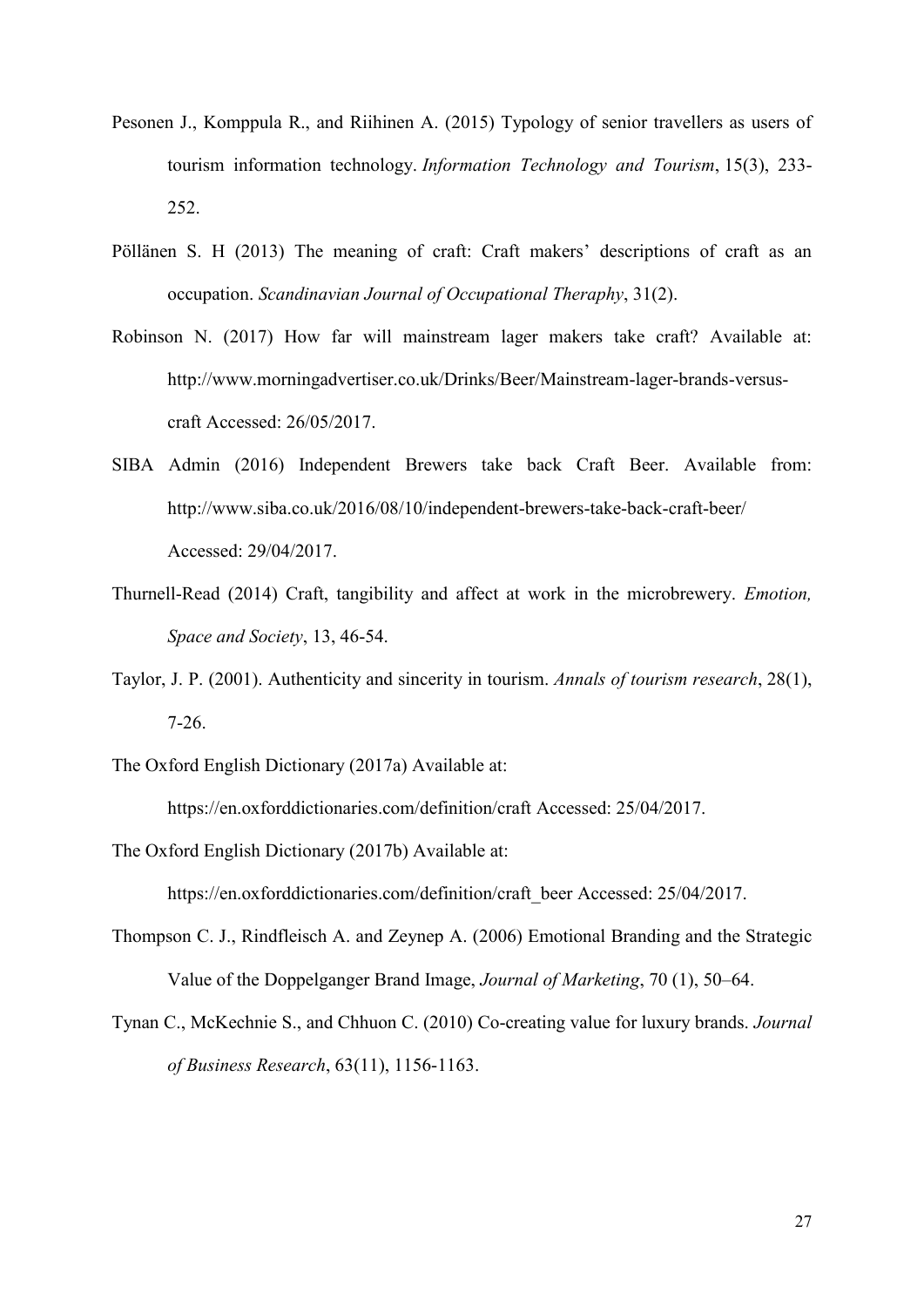Vaismoradi M., Bondas T. and Turunen H. (2013) Content analysis and thematic analysis: Implications for conducting a qualitative descriptive study. *Journal of Nursing and Health Sciences*, 15, 398-405.

<span id="page-27-1"></span><span id="page-27-0"></span>Von Krogh, G. and Roos, J. (1995) Organizational Epistemology, London, MacMillan.

- Wang, N. (1999). Rethinking authenticity in tourism experience. *Annals of Tourism Research*, 26(2), 349–370.
- Watkins L. (2010) The cross-cultural appropriateness of survey-based value (s) research: A review of methodological issues and suggestion of alternative methodology. *International Marketing Review*, 27(6), 694-716.

Wollfson, D. (2016) *Craft marque? SIBA launches accreditation to reclaim "craft" beer*.

Available at: [https://www.morningadvertiser.co.uk/Article/2016/08/09/SIBA-](https://www.morningadvertiser.co.uk/Article/2016/08/09/SIBA-launches-accreditation-to-reclaim-craft-beer%20Accessed%2002/01/2018)

[launches-accreditation-to-reclaim-craft-beer Accessed 02/01/2018.](https://www.morningadvertiser.co.uk/Article/2016/08/09/SIBA-launches-accreditation-to-reclaim-craft-beer%20Accessed%2002/01/2018)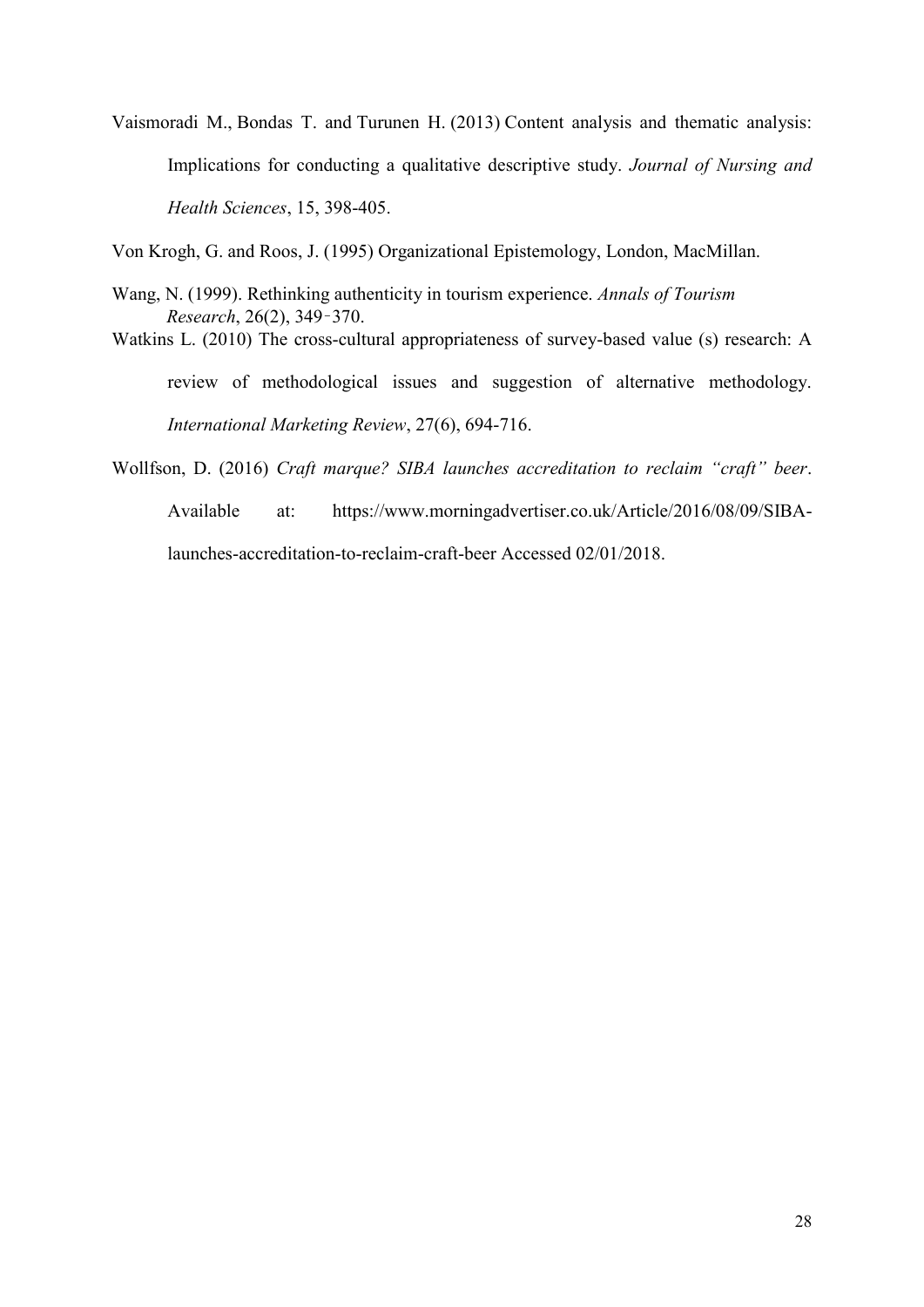## **Appendix**

**Figure 1: Stages of thematic analysis [adapted from Fereday and Muir-Cochrane (2006)]**

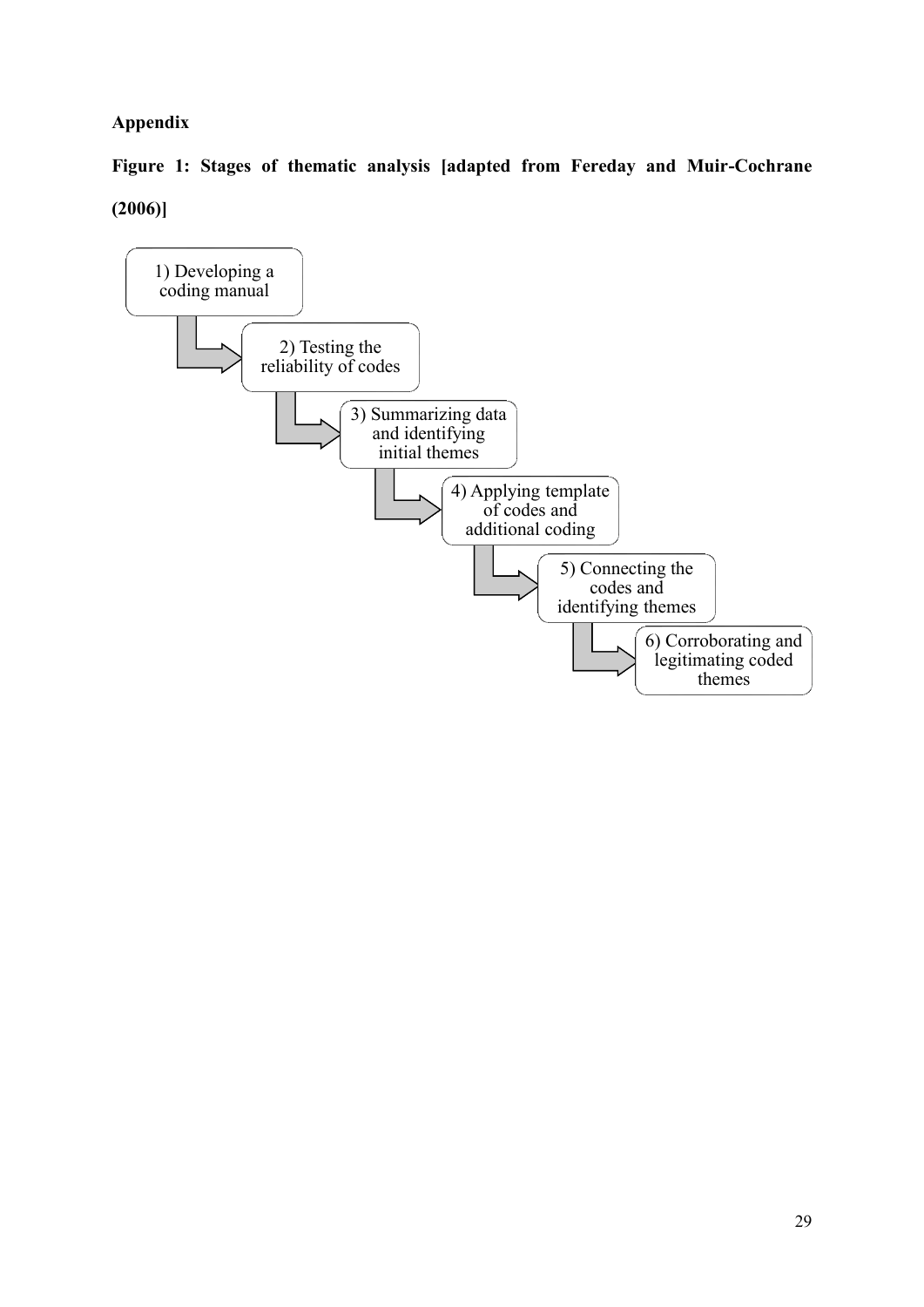**Figure 2: Overview of meaning categories**

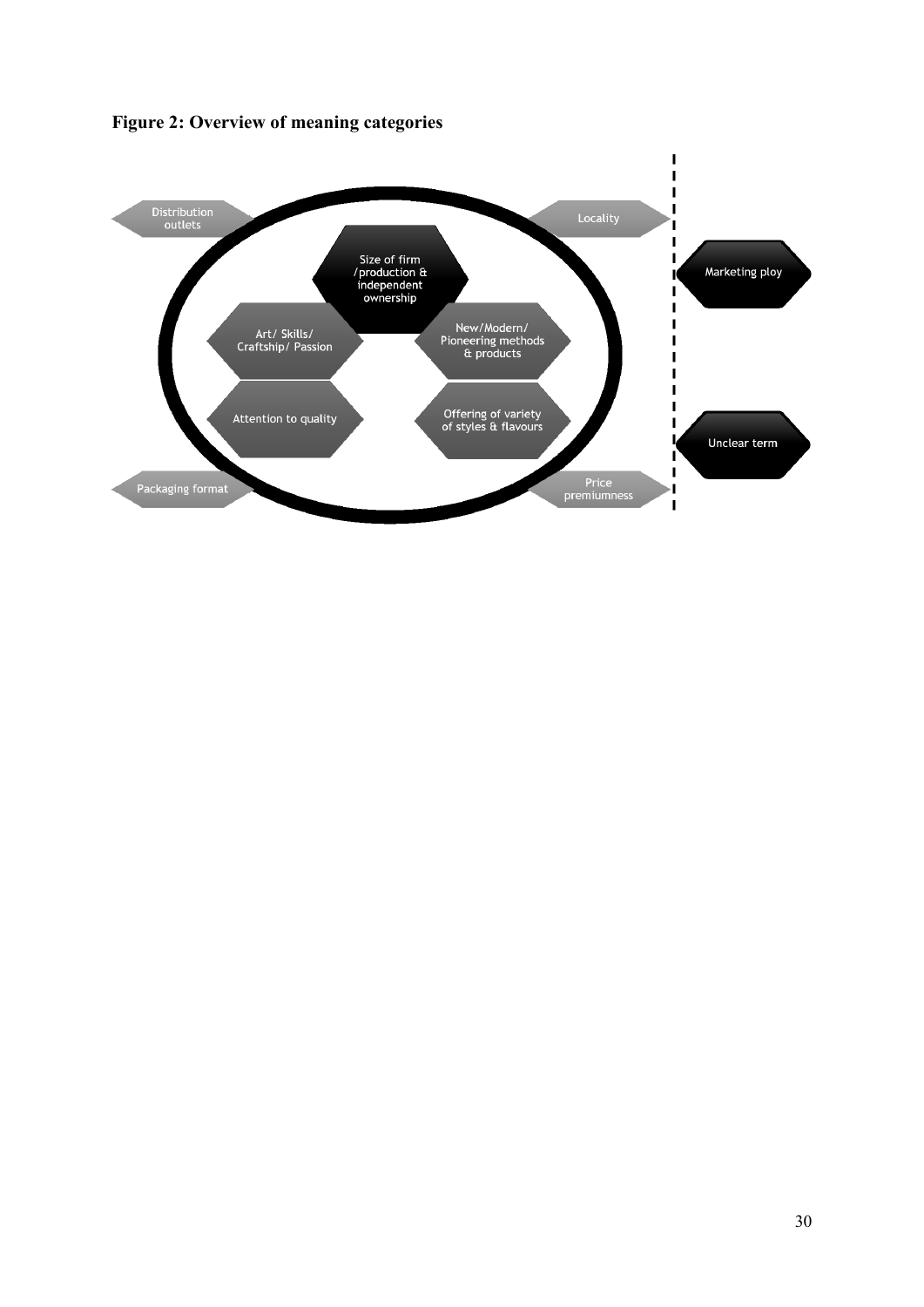# **Table 1: Respondents' profile**

| <b>Interviewee</b> | Gender | Age | Self-claimed frequency of drinking beer                                                  | of<br><b>Place</b> |
|--------------------|--------|-----|------------------------------------------------------------------------------------------|--------------------|
| code               |        |     |                                                                                          | interview          |
| C1                 | Female | 30  | Casual drinker                                                                           | Brewery tour       |
| C <sub>2</sub>     | Male   | 30  | Regular beer drinker                                                                     | Brewery tour       |
| C <sub>3</sub>     | Female | 28  | More a wine drinker but interested to learn<br>more about beer                           | Brewery tour       |
| C <sub>4</sub>     | Female | 22  | Does not drink beer often                                                                | Brewery tour       |
| C <sub>5</sub>     | Female | 40s | Works for CAMRA (Campaign for Real)<br>Ale)                                              | Brewery tour       |
| C6                 | Male   | 60s | Beer enthusiast, works for CAMRA                                                         | Brewery tour       |
| C7                 | Male   | 60s | Beer blogger, rather knowledgeable                                                       | Brewery tour       |
| C8                 | Male   | 21  | Casual beer drinker                                                                      | At home            |
| C9                 | Male   | 22  | Regular beer drinker                                                                     | At home            |
| C10                | Male   | 22  | Occasional beer drinker                                                                  | University         |
| C11                | Male   | 42  | Casual beer drinker                                                                      | At home            |
| C12                | Male   | 45  | Casual beer drinker                                                                      | At home            |
| C13                | Male   | 59  | Casual beer drinker                                                                      | At home            |
| C14                | Male   | 23  | Drinks often, works in the tap room                                                      | Student union      |
| C15                | Female | 21  | Works in a pub required to try ales for the<br>job                                       | Student union      |
| C16                | Female | 29  | Works in a pub and every Friday and Pub in York<br>Saturday gets a range of beers to try |                    |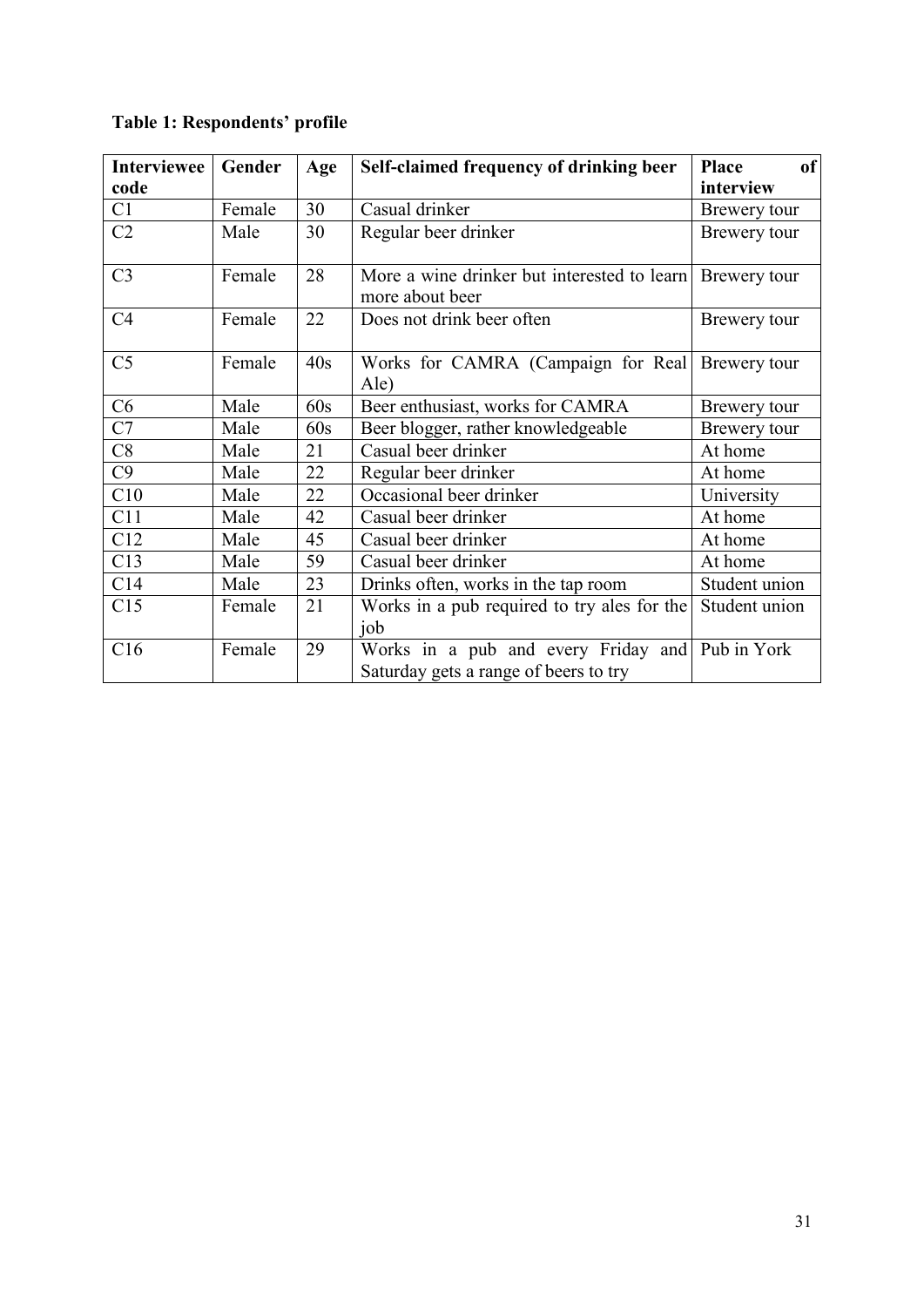## **Table 2: Coding Manual**

| Code 1      |                                                                                  |  |  |
|-------------|----------------------------------------------------------------------------------|--|--|
| Label       | Positive: Quality                                                                |  |  |
| Definition  | Referring to the quality of the product/process/ingredients                      |  |  |
| Description | The label term could be specifically named in an overall description of the      |  |  |
|             | meaning of craft (by a consumer) and refer to the actual product, the process or |  |  |
|             | the ingredients used.                                                            |  |  |
| Code 2      |                                                                                  |  |  |
| Label       | Positive: Size of the brewery/production                                         |  |  |
| Definition  | Referring to the size of the company producing the beer                          |  |  |
| Description | The label meaning can refer to the size of the brewery, the batches the          |  |  |
|             | breweries produce, small overall company and small independent brewery.          |  |  |
| Code 3      |                                                                                  |  |  |
| Label       | Positive: Flavours                                                               |  |  |
| Definition  | Referring to variety of flavours, unique flavours                                |  |  |
| Description | The label meaning includes nice taste, bigger variety, more flavours, etc.       |  |  |
| Code 4      |                                                                                  |  |  |
| Label       | Positive: Art/skill                                                              |  |  |
| Definition  | Referring to specific skill, creating something, unique brewing style            |  |  |
| Description | The label meaning includes the emphasis of it being a unique product, and how    |  |  |
|             | each brewery varies in their production processes and end products.              |  |  |
| Code 5      |                                                                                  |  |  |
| Label       | Positive: Packaging                                                              |  |  |
| Definition  | Referring to keg                                                                 |  |  |
| Description | The label meaning includes the emphasis that craft beer comes in kegs or         |  |  |
|             | certain sized bottles (generally smaller ones).                                  |  |  |
| Code 6      |                                                                                  |  |  |
| Label       | Positive: New modern brands                                                      |  |  |
| Definition  | Referring to non-tradition brand, pioneering                                     |  |  |
| Description | The label meaning includes craft beer is more modern, up and coming, not old     |  |  |
|             | or traditional.                                                                  |  |  |
| Code 7      |                                                                                  |  |  |
| Label       | Negative: Distribution channels                                                  |  |  |
| Definition  | Referring to what is being distributed in supermarkets not being craft           |  |  |
| Description | The label meaning includes craft beer should not be in big supermarket chains    |  |  |
|             | or pub chains but instead it should be in craft pubs, local farmers' shops, etc. |  |  |
| Code 8      |                                                                                  |  |  |
| Label       | Negative: Marketing ploy                                                         |  |  |
| Definition  | Referring to it is a misused/hijacked term by multinationals, as a marketing     |  |  |
|             | ploy                                                                             |  |  |
| Description | The label meaning includes craft is now a buzz word, the mass producers are      |  |  |
|             | taking over small breweries, it seems to be a way to sell more poorly produced   |  |  |
|             | beer.                                                                            |  |  |
| Code 9      |                                                                                  |  |  |
| Label       | Negative: Consumers as victims                                                   |  |  |
| Definition  | Referring to consumers increasingly being wearier of falling victim to the term  |  |  |